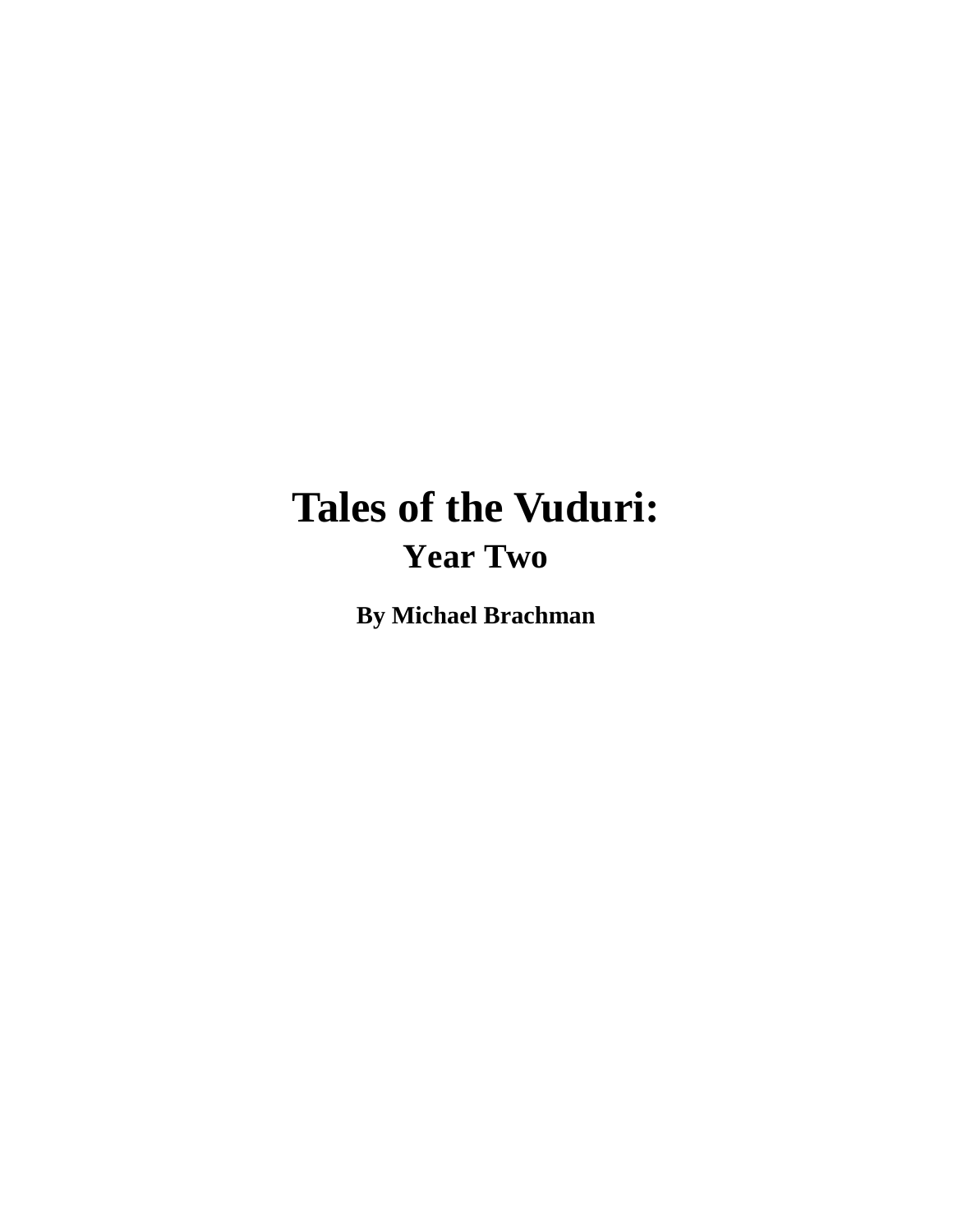#### **TALES OF THE VUDURI: YEAR TWO**

All rights reserved

Copyright © 2015 by Michael Brachman

Cover art copyright © 2015 by Bruce Brachman

**V2.01.0001** 

#### **Also by Michael Brachman**

#### **The Rome's Revolution Series**  Rome's Revolution The Ark Lords Rome's Evolution

**The Vuduri Knights Series**  The Milk Run

#### **The Vuduri Universe Series**

Tales of the Vuduri: Year One Tales of the Vuduri: Year Two \*The Vuduri Companion (\*not yet in publication)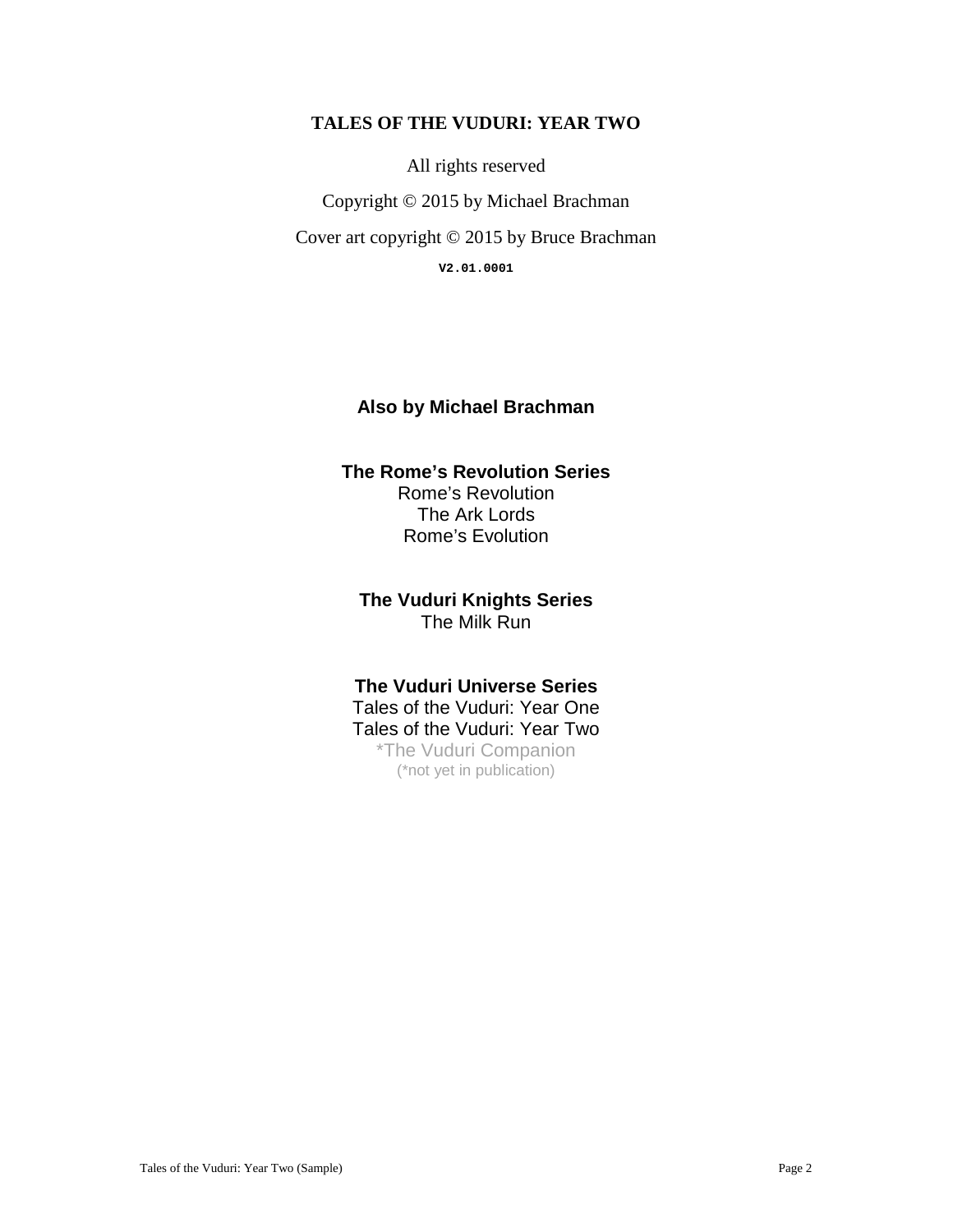### **Entry 2-002: December 28, 2013**

#### **Deucado**

In the world of *Rome's Revolution*, Deucado, "the little world that could" serves as the home and centerpiece of much of the action in the Vuduri universe. Now, for the first time, you can see a full map of Deucado with all its features flattened:



The most important thing to notice are the huge holes punched into the surface of the planet by countless asteroid and meteor strikes over the millennia.

Lake Eprehem is annotated and this is where Ibbra City and New Ark City were founded. To the east, on the little isthmus between the Great Northern Bay and the Great Southern Bay lies Vuduri City. The western continent is called Asquarti. The eastern hemisphere is considered two separate continents connected by a larger isthmus. The northern continent is called Toraode and the southern continent is called Sul.

As mentioned in a previous post, there were a group of Vuduri who did not agree with the plan to allow the Overmind to take over. This group was called the Suduri and they eventually left Earth. They were the first humans to land on Deucado (ignoring the fact that the Deucadons had been there for over 400 years) and they settled in the lower continent of Sul. Aason Bierak led an expedition there and discovered evidence of their colony. However, the Suduri had long since fled to places unknown. I think you may find out where they went in the final novel of the series entitled *The Final Journey* but I have no idea when that will be.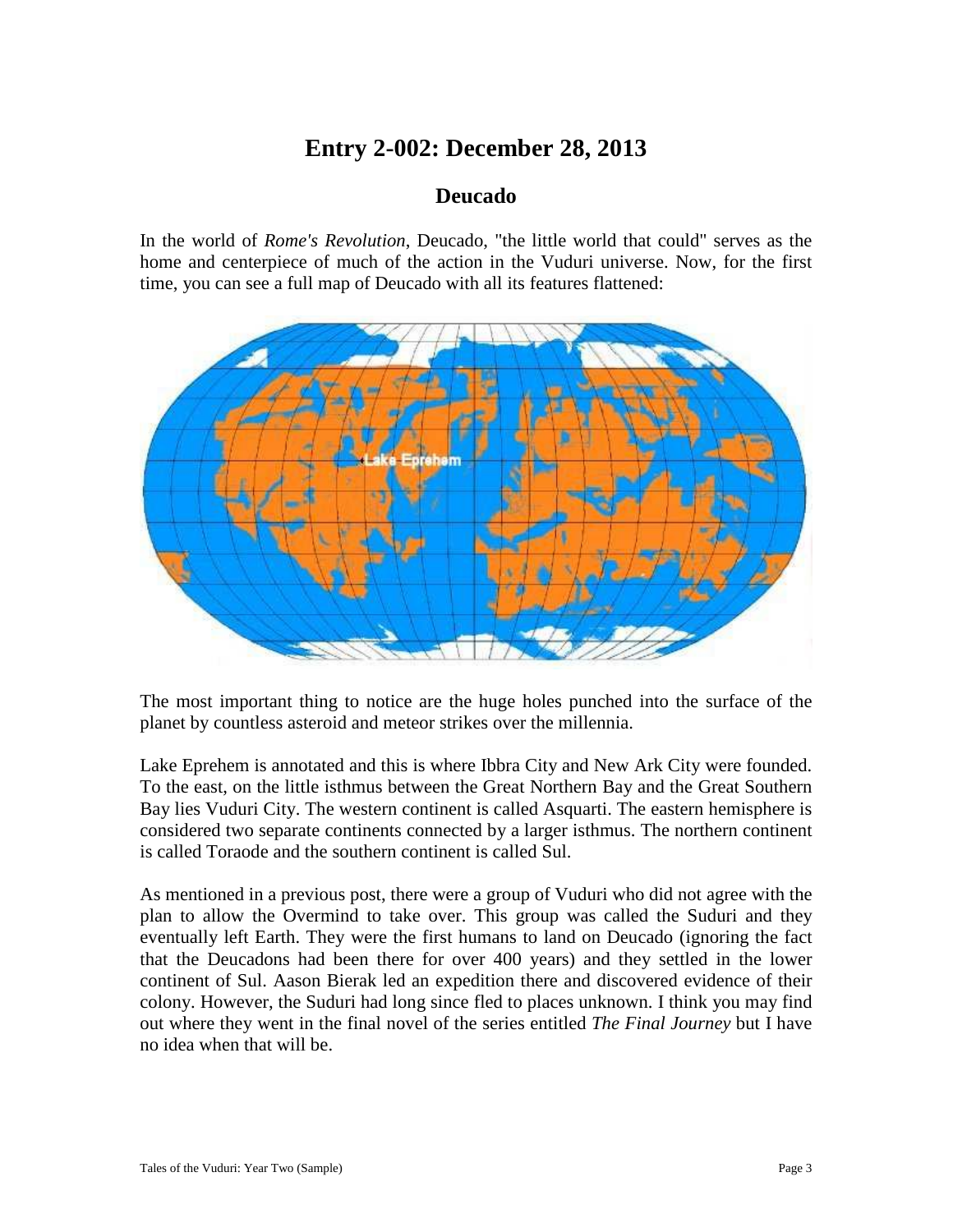### **Entry 2-007: January 2, 2014**

### **The Power Rods**

The mission planners for the Arks designed the ship to be powered by thorium 235. The sarcophagi used to hold the frozen colonists were also powered by twin power rods containing thorium 235 as well:



The power rods were hollow cylinders built from a lead/tin alloy and contained a substantial amount of thorium 235. On the one side was a slit which would allow neutrons to escape. They were inserted into a cylindrical cavity and rotated so that the slit was sealed by a lead/tin extrusion within the well. On the other side of the rod was a thin sheet of lead-impregnated, neutron-blocking glass.

If the Ark landed normally, all you had to do would be to rotate each rod 180 degrees so that the slits faced inwards. The thorium would be exposed and neutrons would fly out. This would allow enough radiation to escape to generate heat which would be captured by thermocouples, converted into electricity and the sarcophagus would power up.

But what if the Ark crash-landed? That's where the thin sheet of lead glass comes in. If the Ark crashed, the glass would shatter and allow enough radiation to heat up the thermocouples and the occupant could be resuscitated without requiring *any intervention* by another crew member.

One of the scenes excised from the original long form of *Rome's Revolution* was the initial reanimation of Rei Bierak. However, in Part 2, I did retain the scene within The Cathedral where each of the frozen crew members of the Ark II was reawakened. It was there that Rei instructed the Ibbrassati on how to rotate the rods to activate the thaw.

We also got to see the power rods in use for "inflating" the vehicles which were collapsed in the cargo section. And finally, we learned from the Deucadons that many centuries earlier, they powered their first artificial sun using the power rods taken from the Ark III's sarcophagi.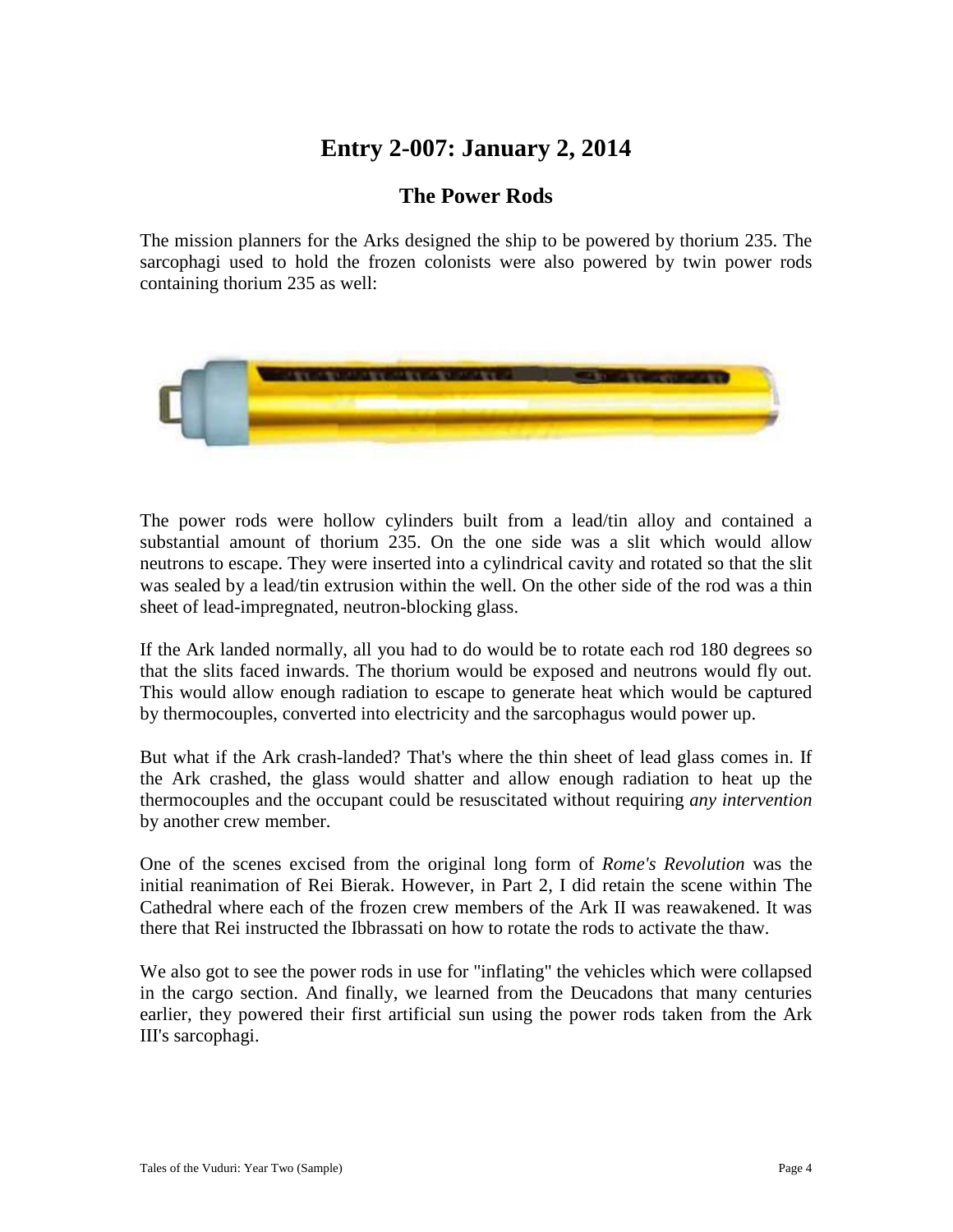### **Entry 2-016: January 11, 2014**

#### **Sleek and Wow**

In *Rome's Revolution*, the colonists from the  $21<sup>st</sup>$  century don't leave until 2067 AD. You would assume that some new colloquial expressions would seep into English between now and then. Adding new colloquial expressions is nothing new in science fiction. Anybody who is a fan of Joss Whedan's *Firefly* knows they speak a mix of English and Mandarin and they often describe cool things as shiny.

When I was growing up, things were neat, cool, slick, hot and so forth. Regardless of the word, the sentiment was to use an ordinary word to express something being special or great.

So it was that I introduced the word sleek into Rei Bierak's vocabulary. It had to be a word which meant something to us today but could also be easily understood that it had evolved into a colloquialism in the future.

The Vuduri, on the other hand, don't even speak under normal circumstances. The fact that Rome grew up in a mixed home allowed her to develop her language skills but learning English was completely foreign to her. OMCOM fed her the transliteration of our language as she was acquiring it until she conquered the new language. However, she only mastered formal English at first. Later, having spent so much time with Rei, she picked up on how to speak more informally, sprinkling her speech with contractions. At first she thought this was sufficient but after listening to Rei, she realized there was more to speech than just vocabulary.

Her big breakthrough was with the word wow. Her first attempt at using the word came when OMCOM computed the distance a star-probe could cover in a single jump. It turned out to be 120 light years. Rome couldn't help it. She said wow to express her wonderment but the word sounded funny coming out of her lips.

Of course we know as she became more comfortable with English, the word wow became a natural part of her speech. In fact, by the time she and Rei left Tabit to begin their year-long journey to Deucado, it was already rolling off her tongue. The very fact that she learned to experience wonderment and used a word to express it is a big wow unto itself.

Go Rome!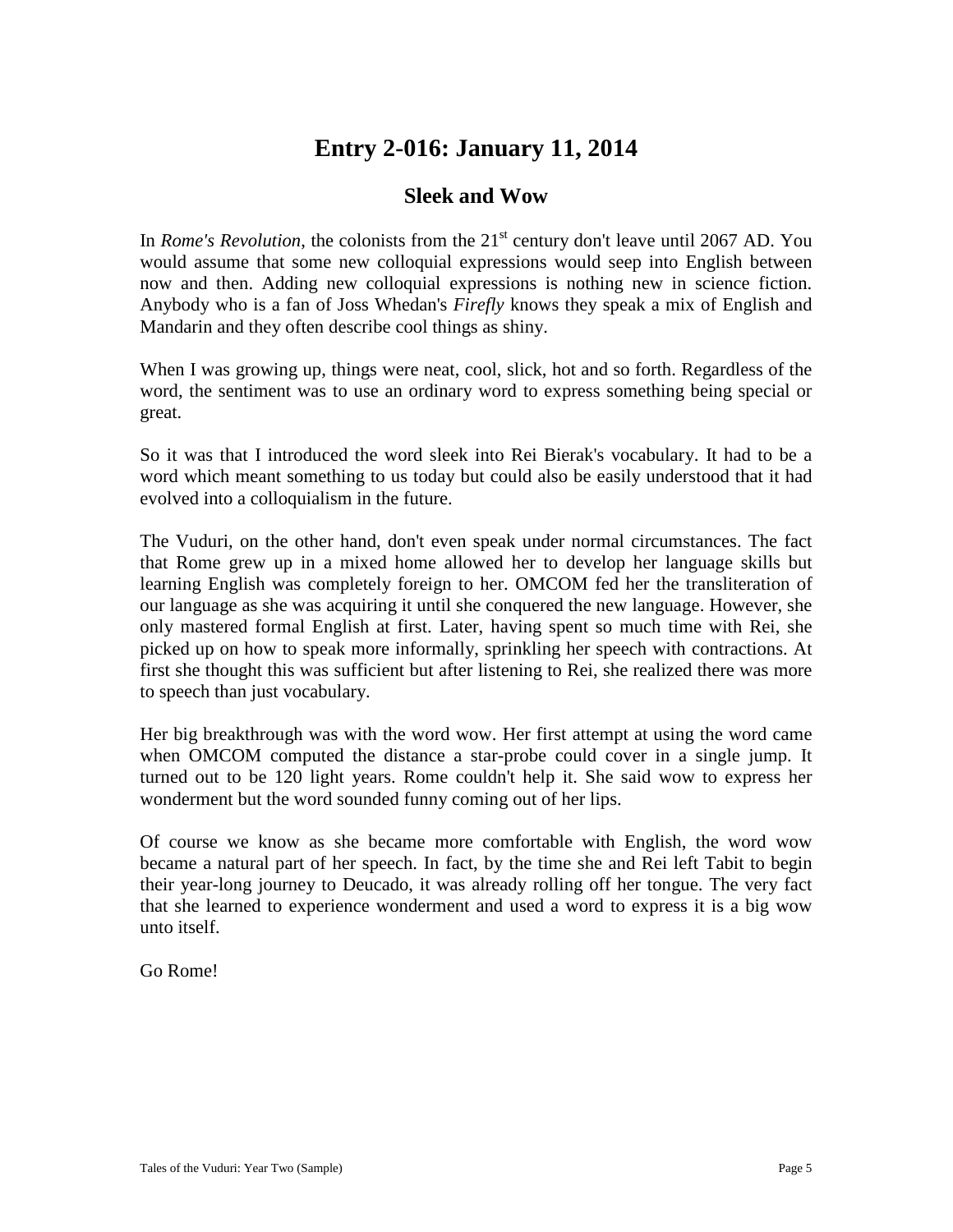### **Entry 2-024: January 19, 2014**

### **Ice-sabers**

In the upcoming novel *The Milk Run*, it is important that I put Aason Bierak through some difficulties. The first place he goes after his sister Lupe disappears is the star system of Nu<sup>2</sup> Lupi. This star system is supposed to have TWO habitable planets, one very hot and one very cold but both habitable.

When Lupe disappears, she only has time to tell Aason that she was taken to  $Nu<sup>2</sup>$  Lupi. Aason gets there and only finds one: the cold planet, called Hades by the inhabitants. What happened to the warm one? You'll find out.

When Aason gets to Hades, the first thing he finds out is that there are predators lurking in the woods, ready to eat him. I wanted to call them ice-wolves but I already used the term bat-wolves for the flying predators on Helome. I thought about ice-tigers, icepanthers, ice-cats and so on. But nothing clicked.

These predators have a thin layer under their skin that suppresses all infra-red emissions and their main sensory organs are a flap of skin which detects infra-red similar to a snake-tongue. They are a cross between a saber-tooth tiger and a kangaroo:



Anyway, they lie in wait and hope for something to come along that emits heat. Something they can pounce upon and eat. Quickly.

I was having trouble naming these creatures but my wife, Denise, said just call them icesabers so that the reader knows they live in snow but are as vicious as saber-tooth tigers. So ice-sabers it is.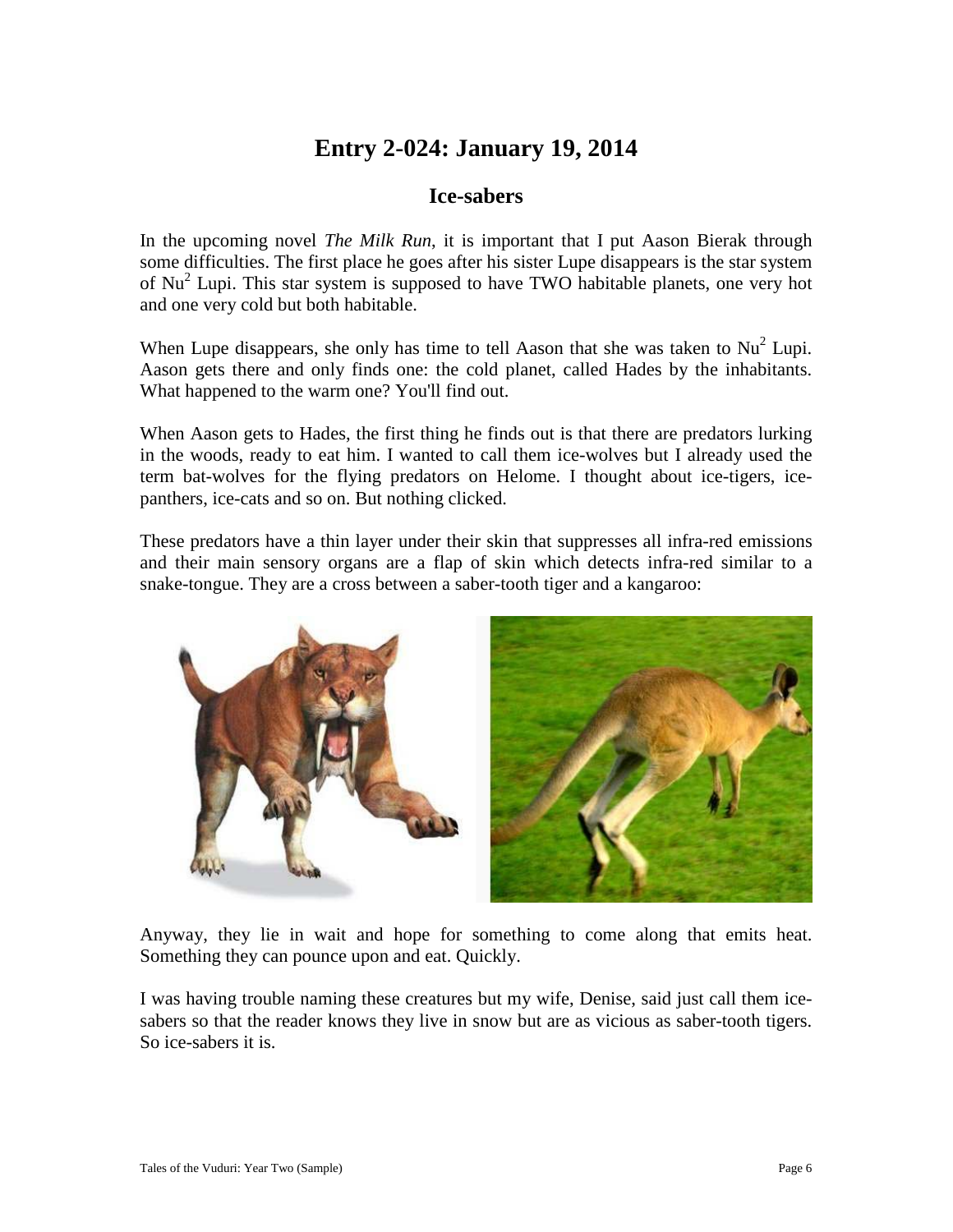# **Entry 2-029: January 24, 2014**

#### **How to cut open a door**

As you will recall (from *Rome's Revolution*), I previously explained how Rome was able to lock herself in her room, much to the consternation of Commander Ursay and the rest of the crew. There was a crisis brewing as Winfall had just disappeared and unfortunately, they had packed up all their equipment. Here is the actual passage:

The door slid open. Rei cut across the Great Room and ran up the West Corridor, to the C-ring and turned to his right. Standing there was Commander Ursay, banging on Rome's door, shouting at her, stabbing at the stud on her door. Rei could hear Rome's muffled voice saying "Ni." Two burly crewmen were coming down the hallway with some nasty looking equipment in their hands.

This was long before I came up with the concept of the PPT Thrower so what was that "nasty looking equipment" ??



I guess in my mind, I was thinking something like a chain-saw or router. But later, after I invented the PPT Thrower, that would be the obvious choice. So let's just pretend that they had an industrial-sized PPT thrower. We'll assume that they used it for construction of Skyler Base and it was big and bulky but it was the best thing they had to cut the door open. OK?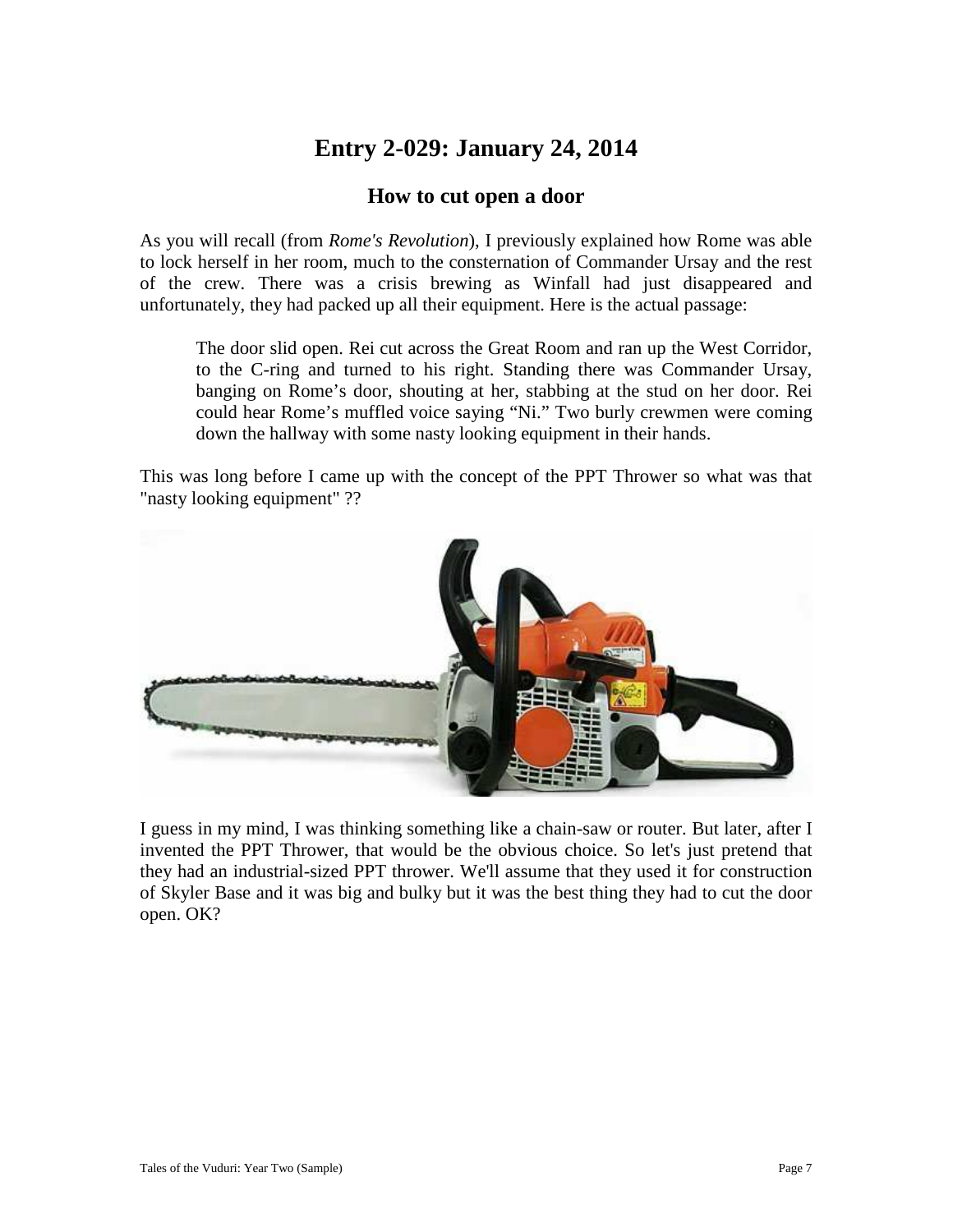# **Entry 2-050: February 14, 2014**

### **35th Century Valentine's Day**

Before the opening of *Rome's Revolution*, Rei Bierak and 542 other would-be colonists are frozen and sent to the stars aboard the Ark II with the hope of getting to Tau Ceti and finding a habitable planet to welcome them.

Of course, we know they got knocked off course and ended up at Tabit 14 centuries later where they were rescued by the Vuduri. At first, the Vuduri were very suspicious of the people they called the Essessoni because of their brutal past. But over time, each group learned about the good within the others and on Deucado, they forged a new society which was a blend of the old culture and the new.

So did the colonists bring our holidays with them? After all, the calendars on every world would be different. The answer is a qualified yes.

Some holidays don't have to fall on a certain date (Mother's Day, President's Day, Labor Day, Memorial Day) while others are supposed to. For example, even though the technical name for July  $4<sup>th</sup>$  is Independence Day, most people just call it July  $4<sup>th</sup>$ .

But within each holiday is a reason and those reasons remain valid regardless of what solar system you currently reside in. So, today is February 14, Valentine's Day. Will the Vuduri learn to adopt this holiday? After all, when we first met them, they claimed the whole concept of love did not even apply to them.

The good news is yes. Rei loves Rome and Rome loves Rei and Rei made sure that the concept, not the date, permeated Vuduri society and eventually got the entire Galactic Union to celebrate it. So **Happy Valentine's Day** from the 35<sup>th</sup> century and know that you are loved by admirers both known and of the secret type.

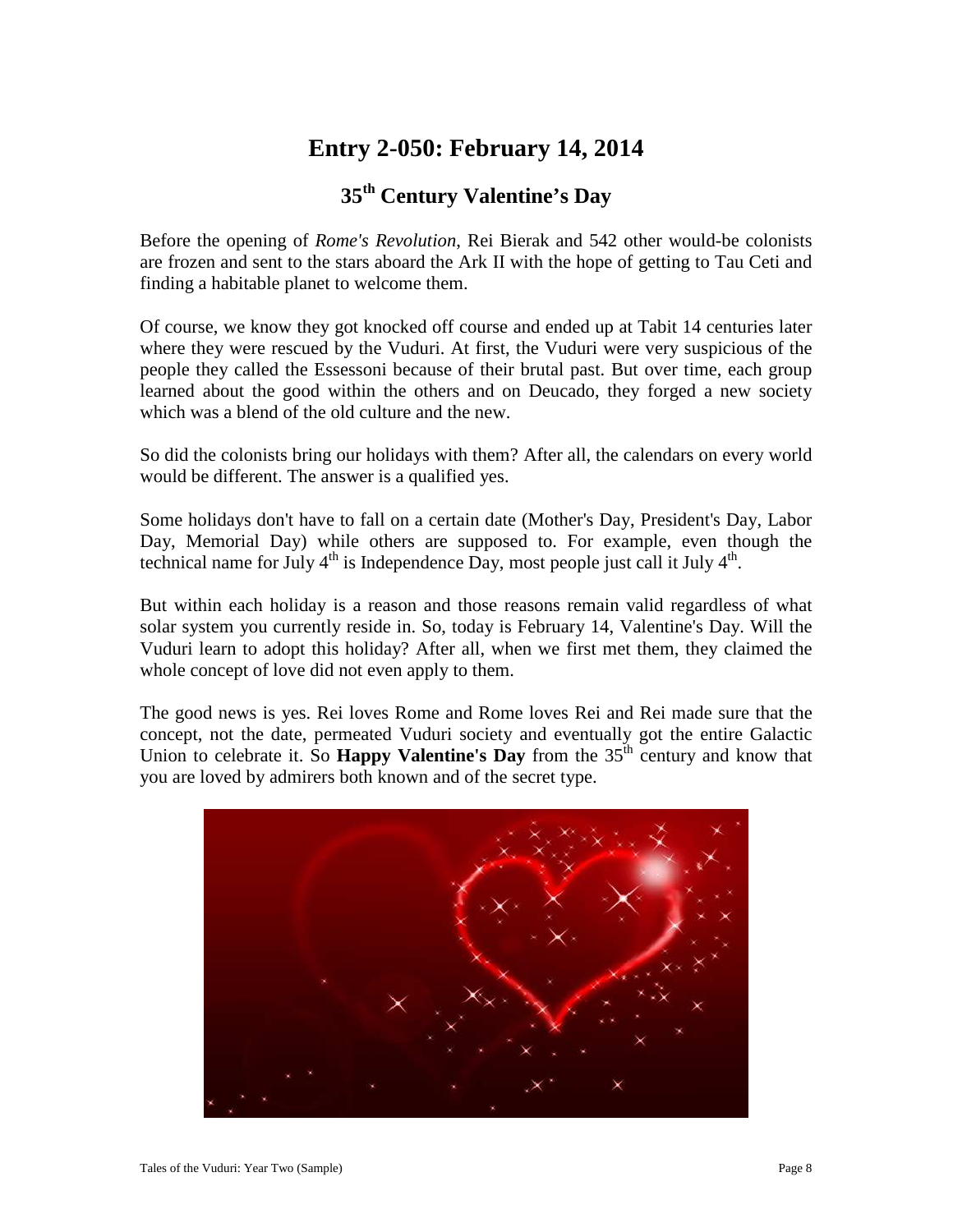# **Entry 2-054: February 18, 2014**

### **Lens-less cameras, revisited**

As a cornerstone of *Rome's Revolution*, I have mentioned the star-probes acting as a lensless camera on more than one occasion. In our real world, there are several instances of less-less cameras already in use today.

Bell Labs introduced a lens-less camera that can not only resolve an image but can actually render it in color. However, the camera is not real-time and only uses a single pixel element scanning the static image to be rendered time and time again using different filters. This type of camera would not be very useful in "seeing" a Stareater in action.

The lens-less camera invented at Duke is closer to that of the star-probes. According to the article:

The imaging system developed by graduate student John Hunt and colleagues at Duke University in North Carolina has no lens and instead combines a meta-material mask or aperture and complicated mathematics to generate an image of a scene.

This is the method I invoked for OMCOM. The star-probes formed along a concave geometry and used a small collection tube to guarantee that the photons they captured were only seen along the desired vector. The rest was pure mathematics and as a supercomputer with not much else to do, OMCOM was completely up to the task of rendering the images in perfect focus in real time.

Here is a picture of a concave arrangement of star-probes creating a virtual focal point on light waves:

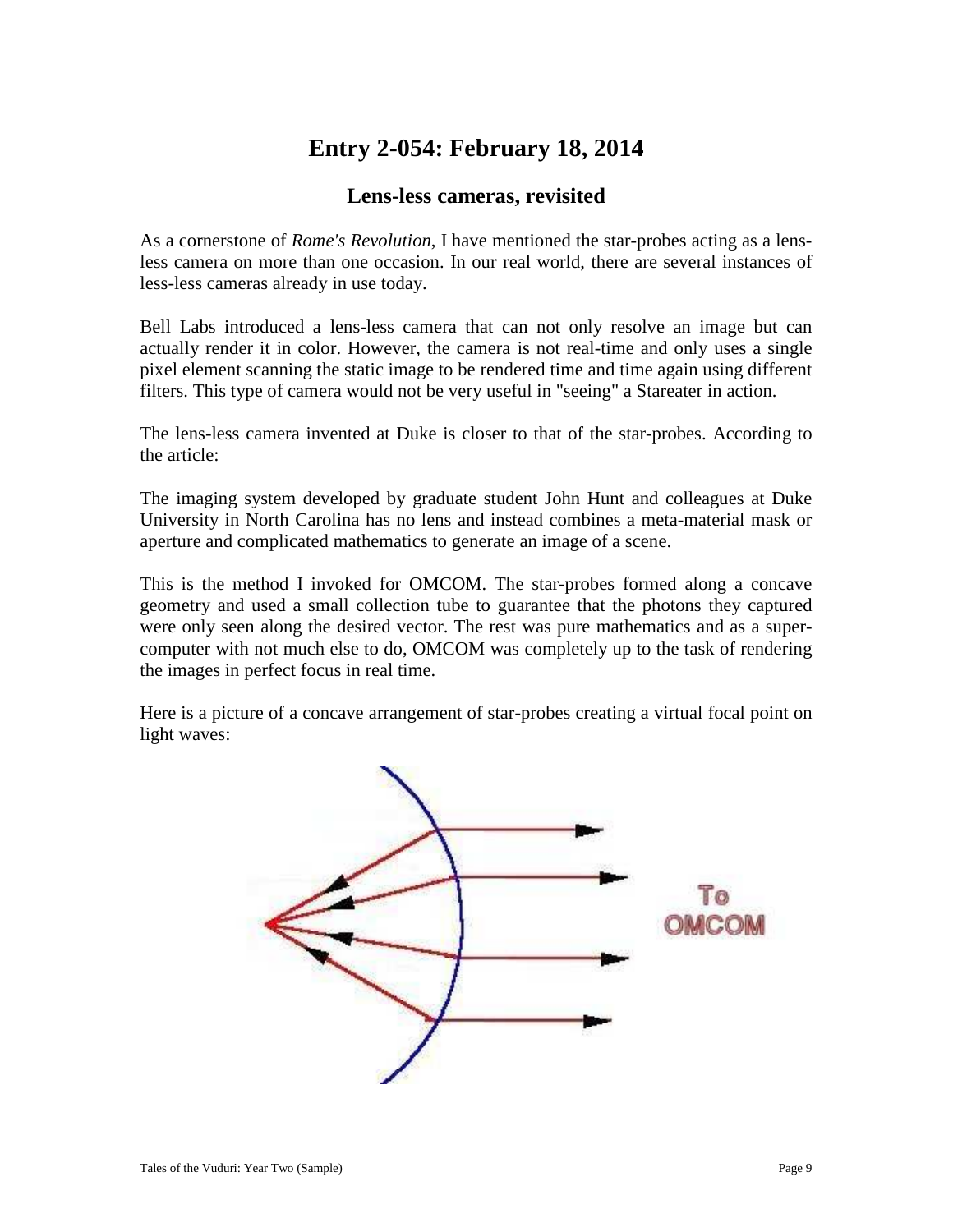The star-probes are the inverse of a lens. Instead of reflecting and focusing the light waves upon a single point, they only collect the light waves from the single point and transmit them back to OMCOM for compiling into a coherent picture.

Tomorrow: your first glimpse at an actual star-probe!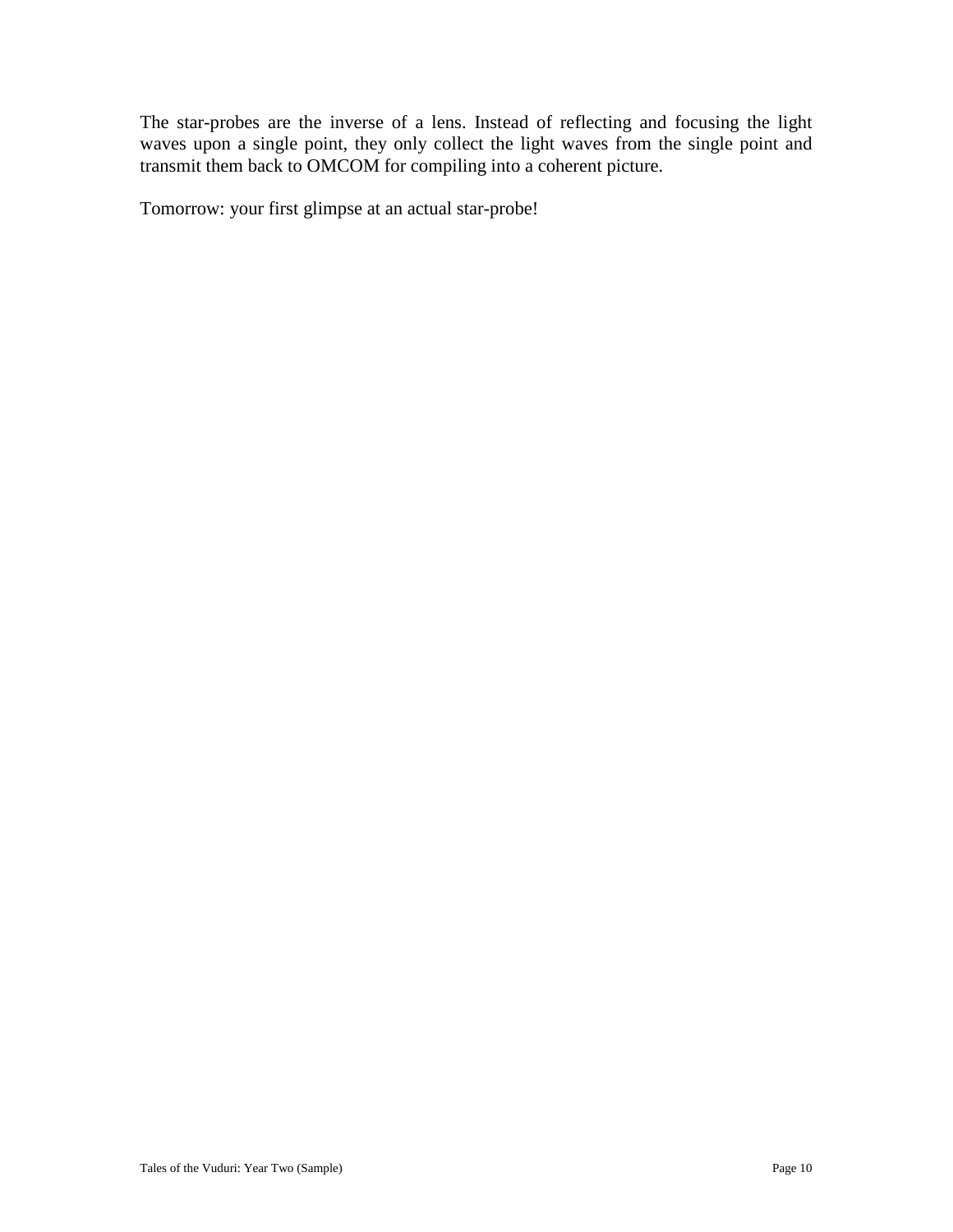# **Entry 2-055: February 19, 2014**

#### **An actual star-probe**

As mentioned yesterday, the star-probes form a linchpin of *Rome's Revolution*. Not only were they the device used to discover the Stareaters, but they also were ultimately the basis for creating the VIRUS units which destroyed the Stareater, incinerated MASAL and saved Rei's back in *Rome's Evolution*. Here is Rei's description of the devices when he was first designing them:

Rei drew a small circle and two arrows.

"Here's what you do," he said, illustrating his idea by pointing at various elements in his diagram. "You build yourself a tiny spaceship consisting with a one pixel camera and two PPT drives, mounted in opposite directions. You fire up the first PPT drive, create a tunnel and jump through. The camera takes a picture. Then, you just open a second tunnel and jump back using the second PPT drive. Then the ship transmits its picture down to OMCOM. The whole thing should only take a few milliseconds. If it takes longer than that, you can stagger two groups so that while one group is jumping out there, the other group is jumping back, effectively doubling the number of frames. If you do this with enough units, the pictures appear more or less continuous, like frames in a movie."

I have tried to sketch out what they actually looked like. Remember, these things are microscopic so don't be surprised that the image is a little blurry:

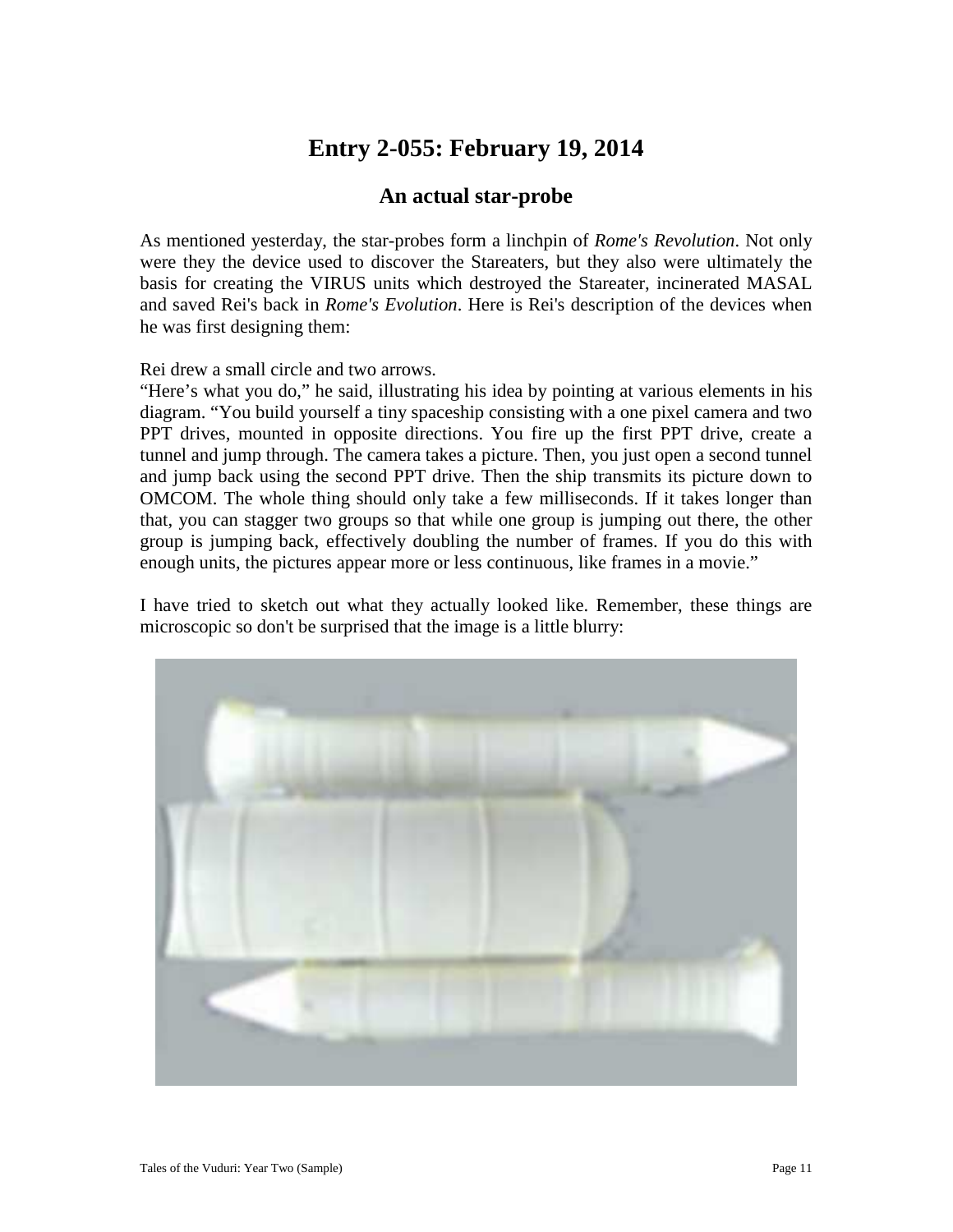There are really only four elements to this device. The first two are the opposed PPT drives which create the PPT tunnel away and then back. The pointy ends are the PPT projectors and the flared opposite ends are tiny plasma drives. The middle section is the collection tube, discussed in the article about lens-less cameras and the other end is the transmitter for sending the one pixel data to OMCOM. Ultimately, OMCOM made them multi-spectral so they didn't just collect a pixel's worth of light. They also collected infrared, x-ray radiation and so on.

Lucky you. You get to be the first person in the  $21<sup>st</sup>$  century to see the  $35<sup>th</sup>$  century starprobes as employed by Rei and Rome. Remember, I always tell you: these stories are true, they just haven't happened yet.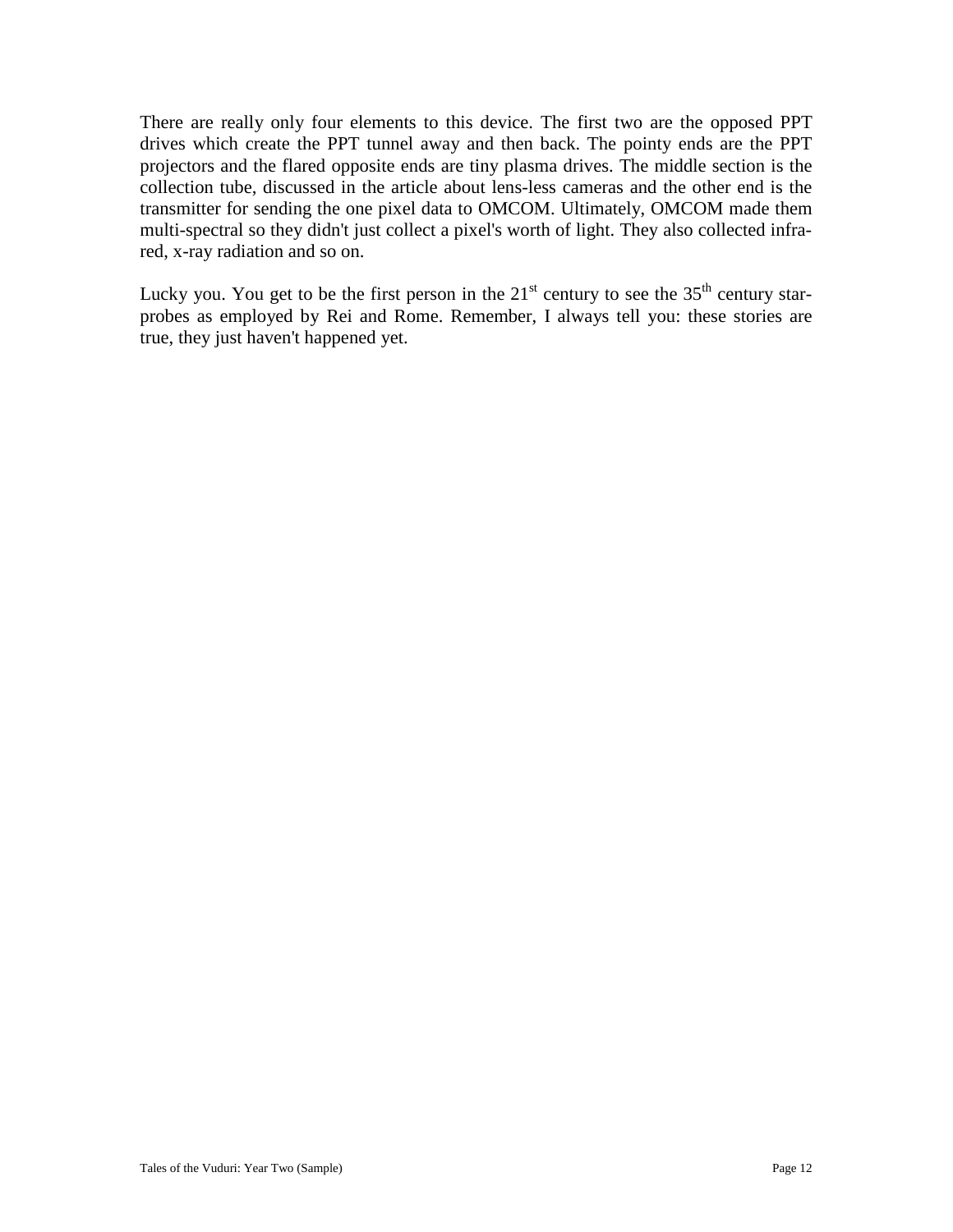### **Entry 2-060: February 24, 2014**

### **Epic lines**

There are lots of times in *Rome's Revolution* that I like the characters to spout epic lines in passing. Here are some examples:

After Rome expressed her admiration on how he came up with ideas, Rei once said: "Well, I realize my people destroyed the world and killed practically everybody in it. But I guess we have our moments."

After Rei and Rome were on their way to Deucado, they were celebrating Rome's one month anniversary of being Cesdiud. Rei asked her how she felt about being alone inside her head. She said, "Do you mean other than losing instantaneous access to the sum total of all human knowledge?"

One time, Rei and MINIMCOM had this little conversation:

*"Preliminary analysis of metabolic intake and efflux indicates that Rome's integral rating has increased by two tenths."*  "What the hell are you talking about?" Rei asked. *"In human terms, she is pregnant,"* MINIMCOM replied.

Beneath Kilauea, OMCOM and MASAL had this epic exchange:

"You!" said MASAL, addressing OMCOM. "You digital dolt. Your VIRUS units. I have seen your design. They cannot operate in an oxygen atmosphere." "Well, you analog antique, these are different. We had these special ones made just for you," said OMCOM's livetar.

"No!" MASAL shouted. "Enough of this nonsense. End them! Both of them," he ordered the robots.

In *The Ark Lords*, Rome finally fessed up and told Rei she was bored. To this he replied, "Romey, we killed a Stareater, you singlehandedly brought an Overmind to its knees, stopped a war and we vaporized an insane computer with a volcano. Don't you think that anything following that is bound to be anti-climactic?"

Finally, in *Rome's Evolution*, when Rome was inside Paul Chung's head, he kept thinking how hot Rome was. When they got outside, Rome asked Rei if she had a fever. When he said no, she then asked, "Do I radiate more heat than a regular Essessoni?"

It's fun to sneak these lines in and see if anybody notices. I always get a kick out of them. There will be a few new ones in the upcoming novel *The Milk Run*.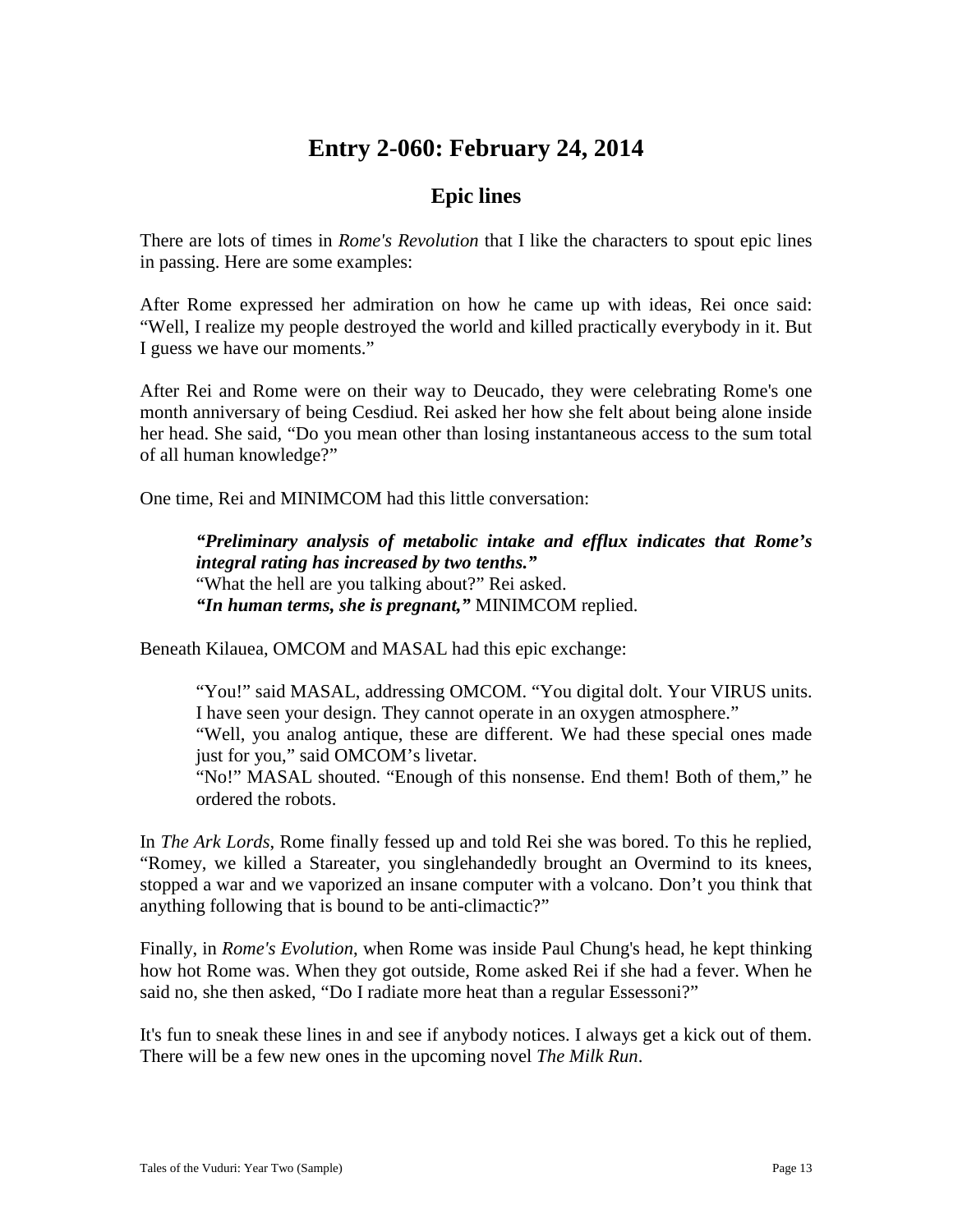# **Entry 2-066: March 2, 2014**

### **The Flux Capacitor**

You will remember the Flux Capacitor from the *Back to the Future* movies as being the crucial piece of technology permitting the DeLorean car to travel through time.

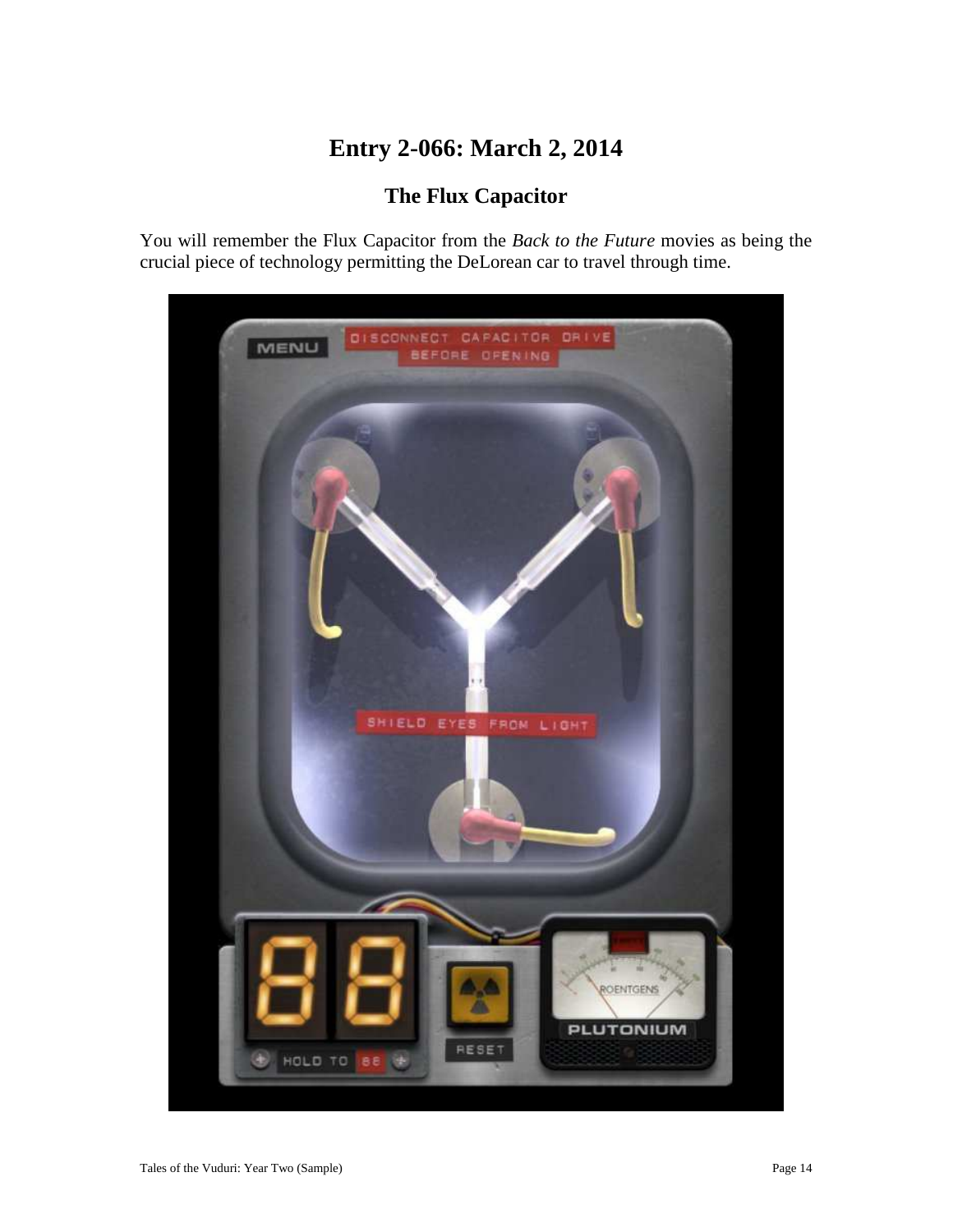Well, in *Rome's Revolution*, I needed a similar, magical device to power the PPT projector. Here is OMCOM's description of the process:

"That reflective coating is how the Casimir pump works. You are looking at the outer sheath. There is an inner layer as well. The Casimir pump depends upon quantum fluctuations to create regions of positive and negative energy. The inner coating transmits positive in one direction only, trapping the negative inside. In your day, you would have called it a diode. The positive energy in channeled down to the outside to one end where it can be dissipated or used to accelerate matter or even be converted into matter that provides thrust. The negative energy is directed out the front to create the PPT tunnel itself."

This was OMCOM's explanation as to how the PPT drive worked, channeling negative energy to the front pushing positive energy to the back. However, in this case, the diode he is referring to is literally a magic diode because in real life, even if there were such a thing as negative energy, how would you trap it?

Hey, wait a minute? What if the "magic diode" was made out of dark matter? That'd be cool, wouldn't it? I'll have to think about it. Nobody could prove me wrong, that's for sure.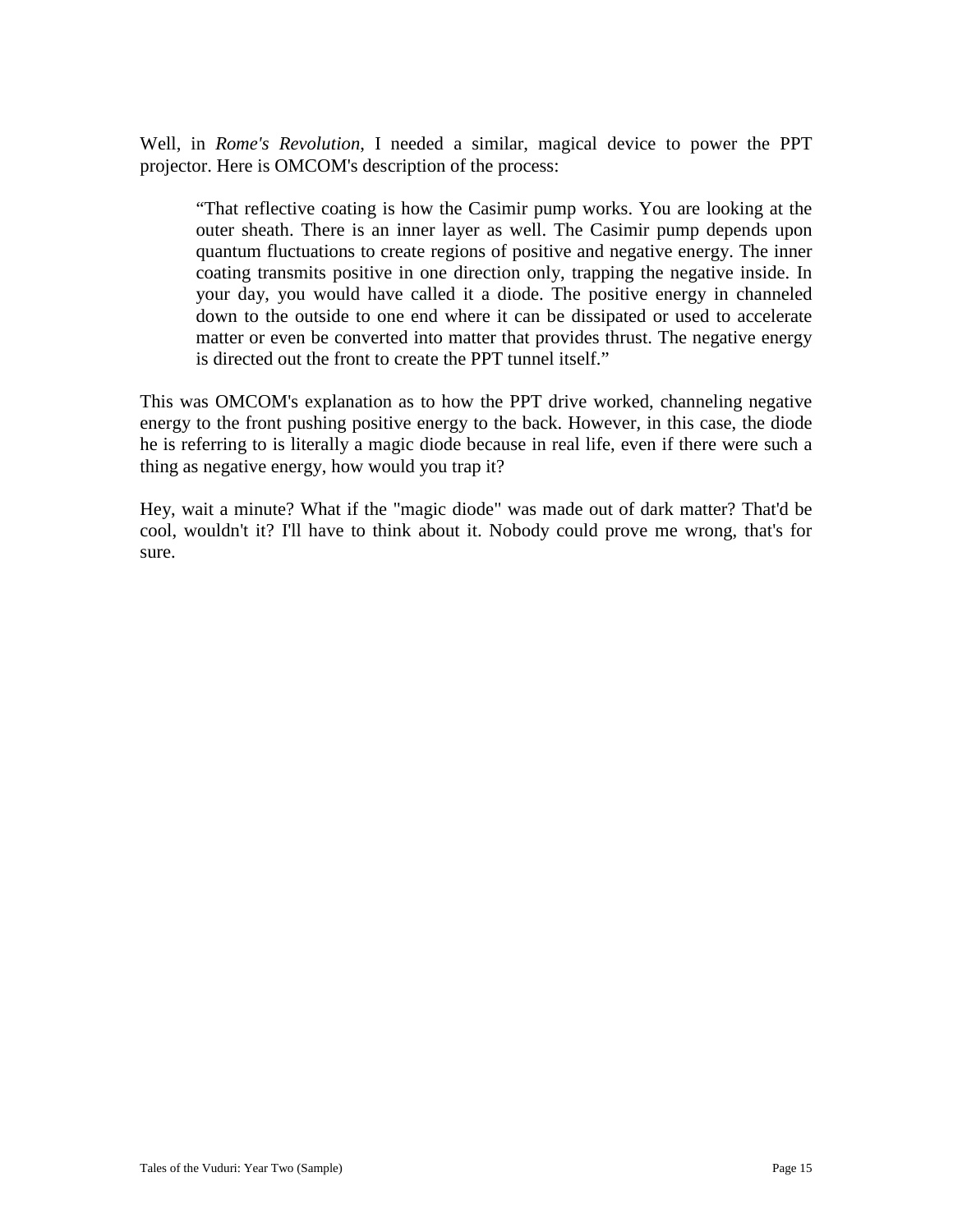### **Entry 2-070: March 6, 2014**

#### **The beginning on the end**

In every disaster story, whether it is global or just an individual, you can always trace back to the exact moment in time when things begin to head South. In *Rome's Revolution*, it is the same way. Normally in novels, the characters do not realize that the fateful moment has passed until it is too late. After all, if they knew it, they would stop it.

Such a moment occurred right after OMCOM produced the first star-probe lens-less camera. He showed the disappearance of Winfall but the detail was not much better than the image produced by the telescope they hastily launched aboard one of the space tugs. This is the "first bag of heroin" metaphorically. The humans wanted more. Here is the exact exchange:

"Hey OMCOM," Rei said more loudly. "What do we need to do to get more resolution?"

**"I need more units,"** OMCOM said. **"Many more units."** 

"So build more," Ursay said angrily.

**"I cannot,"** OMCOM replied out loud. **"My memron fabricators are already producing more units at top speed. For the quantity I require, it will take them weeks."** 

"You are limited by the number of memron fabricators you have?" Rei asked. **"Yes,"** replied OMCOM.

"So why don't you just build more memron fabricators?" Rei asked.

No one spoke for a moment. "Som," said Ursay, which Rei recognized as yes. But somehow, he didn't think it was in answer to his question.

"What is it Romey?" Rei asked.

"My blece…OMCOM, the Overmind. They are discussing building…"

**"Probe foundry builders,"** OMCOM interrupted. **"Special purpose molecular synthesizers which build probe foundries. Once each foundry goes on line, it can just keep building probes. The numbers should increase arithmetically."** 

"Sounds good to me," Rei said, trying to sound cheerful.

Rei shouldn't have been so cheerful. Without knowing it, Ursay had just opened the flood gates and given OMCOM all he needed to begin producing more PPT-enabled memrons at an incredibly high rate. OMCOM knew where it was all going to lead but he had to let the humans think it was their idea. That was his genius. He had figured out how to escape the destruction represented by the Stareaters and he did it in plain sight. The humans had no one to blame but themselves.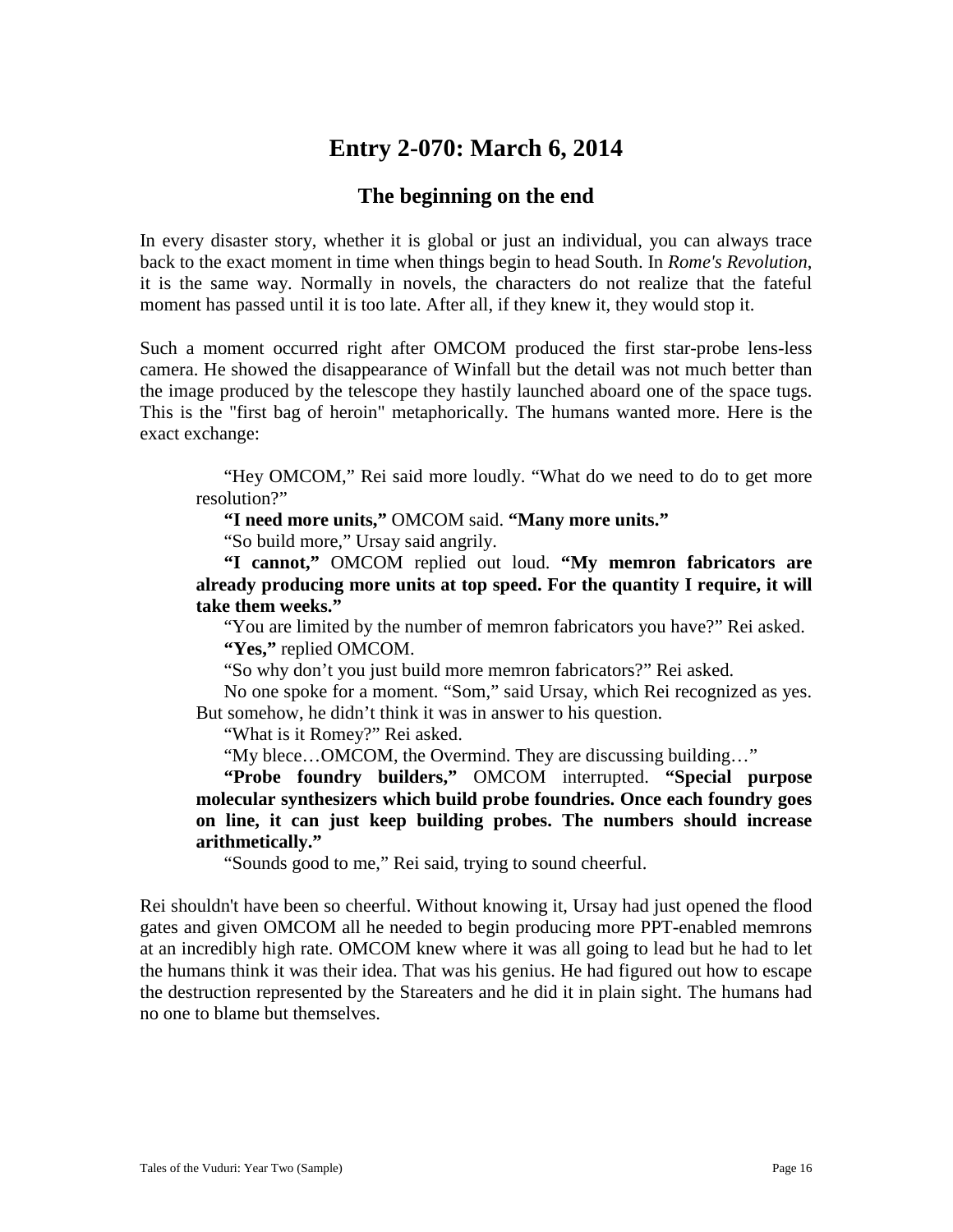### **Entry 2-074: March 10, 2014**

#### **John Dixon,** *Phoenix Island* **and** *Intelligence*

Friday's meeting of the Philadelphia Science Fiction Society featured John Dixon, a topselling author. His first novel, *Phoenix Island*, is among Amazon's most popular and is very highly rated.

*Phoenix Island* is about Carl Freeman, a troubled 16-year-old orphan, who has an overdeveloped sense of justice and a passion to stop bullying that he cannot control. After numerous appearances in juvenile court, he is sent to Phoenix Island, kind of a last stop for good kids who do bad things.

Phoenix Island is a boot camp where they are going to make you into a good person whether you like it or not. Near the end of the book, "they" implant a chip in the hero's brain which gives him access to the totality of human knowledge, akin to the Internet.

Sounds pretty good, huh? John is planning up to six more sequels continuing his main character's journey. So what has this got to do with *Rome's Revolution*? Just that John is good enough and lucky enough that his book got into the hands of agents and producers who saw enough promise in the basic premise that it eventually became the TV show you know as Intelligence starring Josh Holloway.

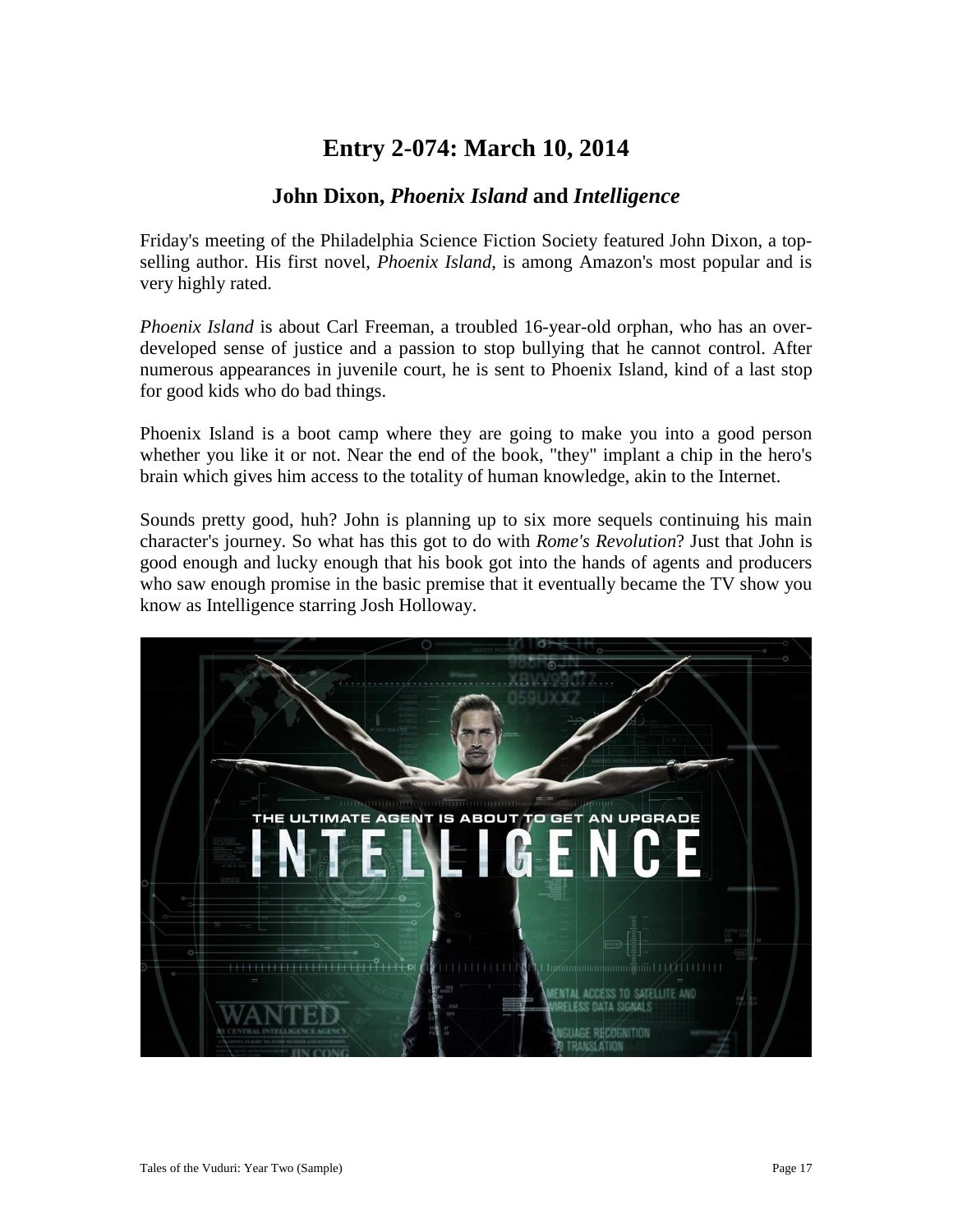John describes the Hollywood process as a "chop shop" where they took all his creative ideas, sliced and diced them, then recombined them into a show which is only peripherally related to his book. Except for the chip in the head, the resemblance is unnoticeable.

I asked John if he had ever seen the TV show *Chuck* and he said while he had personally never seen it, I was about the  $150<sup>th</sup>$  person to ask him that question. The fact is, his book sounds nothing like *Chuck*. The TV show sounds exactly like *Chuck* but without a sense of humor.

Regardless, all of this gives me hope. It tells me that if I keep pushing, keep marketing, keep publicizing *Rome's Revolution*, *The Ark Lords* and *Rome's Evolution*, maybe I, too, can stumble across an agent or producer who might see the merit in an interstellar saga, culture clash and love story that can get chopped up and repackaged as a movie or TV show.

Therefore I will keep going!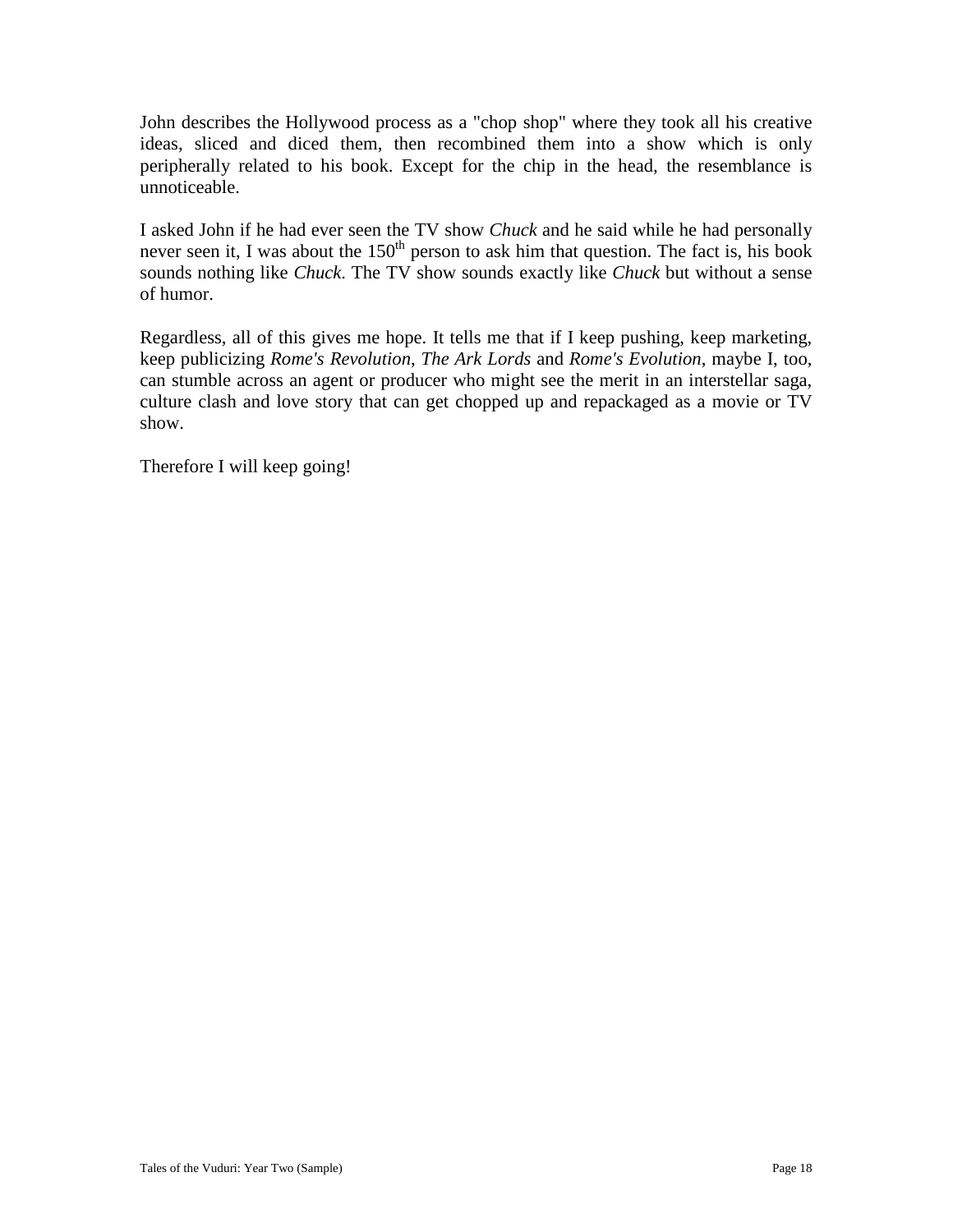# **Entry 2-079: March 15, 2014**

#### **Solar power 4**

Our discussion of free, unlimited energy such as that enjoyed by the Vuduri in *Rome's Revolution* started three days ago with hydro-electric power and two days ago with OTEC, ocean thermal energy conversion. Yesterday, we discussed wind farms. I'm skipping over biomass as I think it is too labor intensive.

Today we tackle the idea of directly harnessing the power of the Sun, rather than its effects. The first practical concept is that of a solar furnace. Here is a picture of the Ivanpah Solar Power Facility in the Mojave Desert in California:



When completed, the Ivanpah Solar Electric Generating System will have gross capacity of 392 megawatts. Not bad.

This thing points mirrors at a tower and that tower gets *very* hot, boils water and the steam drives a turbine thus generating electricity. The mirrors are mounted on servos and track the Sun as it travels across the sky. These plants are fairly expensive to build and have to be put way, way away from civilization but the fuel for these plants is free.

Solar panels capture the thermal power of the Sun to heat water. I can personally attest to their usefulness in that they heated my pool to a very comfortable temperature for many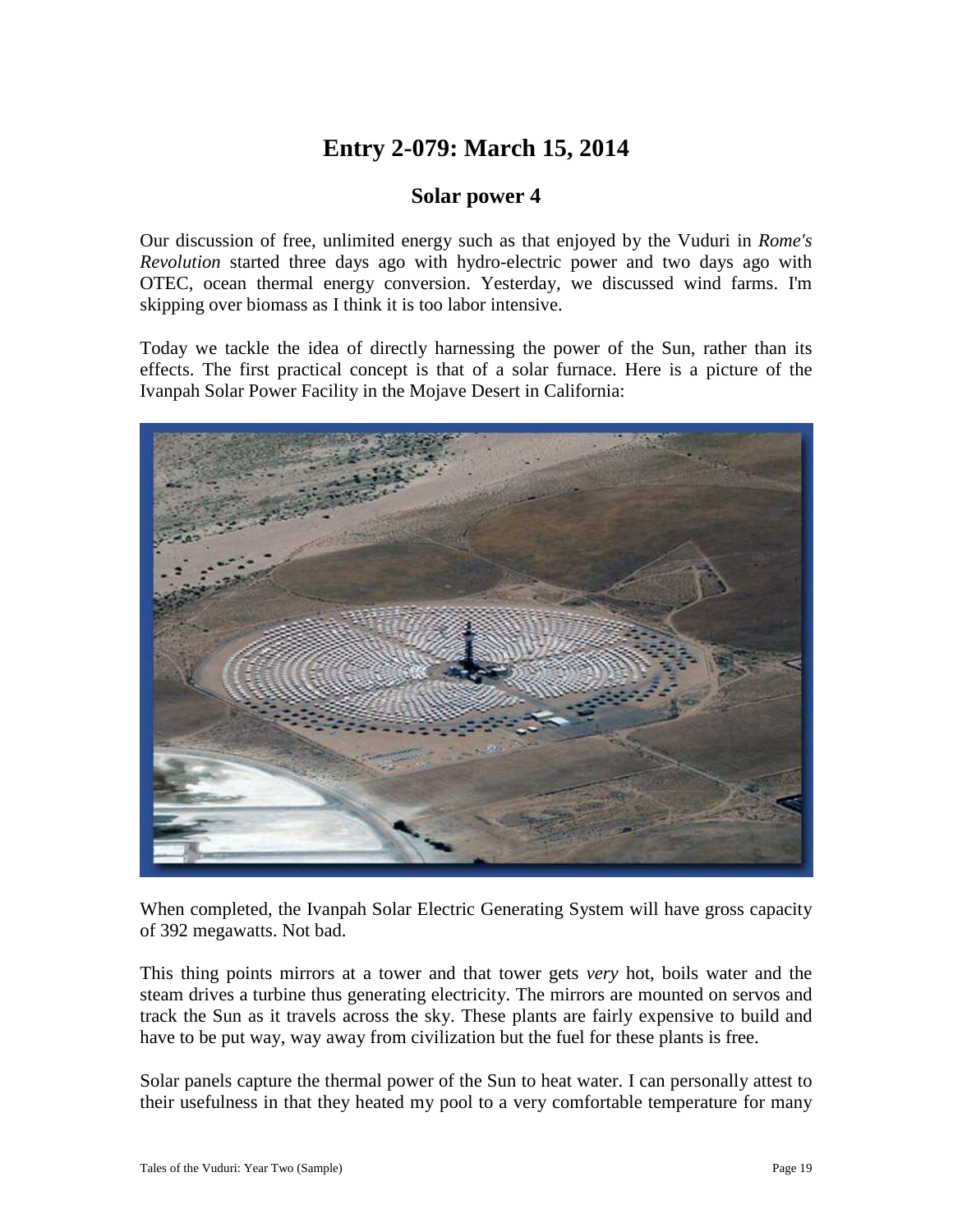years and the only energy I had to supply was a pump to circulate water through the panels.



While these panels do not generate electricity in the traditional sense, they do reduce the energy requirements of a home. They work much better when it is sunny out but still it is a technology worth considering if you are a candidate.

Finally, we have solar cells or more formally, photovoltaic cells. These cells convert sunlight directly into electricity. Like the solar furnace mentioned above, you can build huge farms in the desert away from civilization: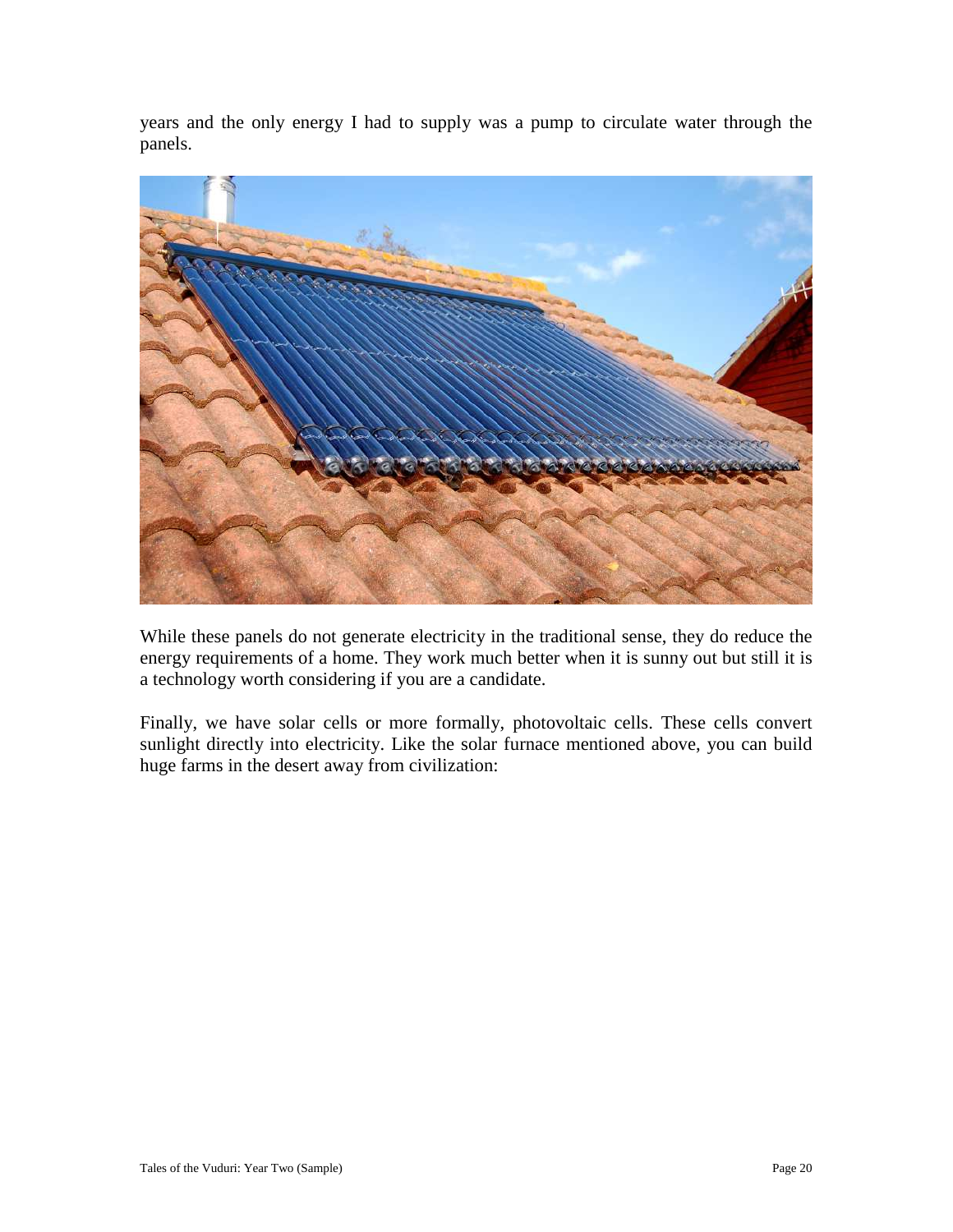

What is more exciting is that every home that has a roof can be fitted with these:



Do I have this on my home yet? The answer is no. My wife will not allow it until the solar cells look like shingles but I assure you that day is coming. Can you imagine how low our energy requirements would be if everybody had one of these?

They could be fitted onto the roofs of cars and trucks too. The uses are unlimited and amazing. We just need the technology to get there.

I hope you can see the bottom line of these past few articles is that the Sun provides all the energy requirements our civilization needs. We just need to be aggressive in harnessing this unlimited, free source of energy and our lives can be like those of the Vuduri.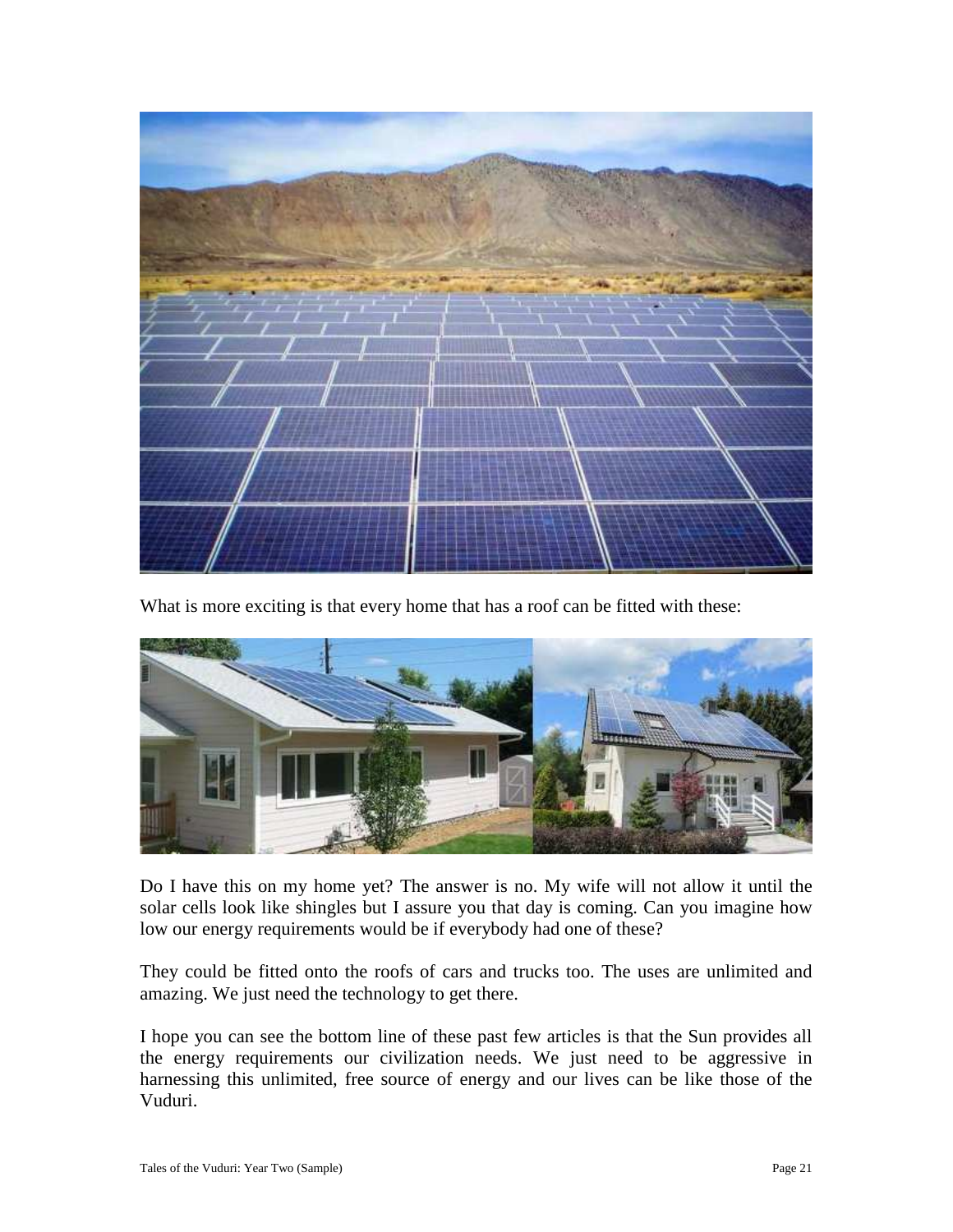### **Entry 2-092: March 28, 2014**

#### **Do Vuduri women wear bras?**

This is a stupid question but the answer is no. Now you might think it is important for support and modesty. Well, the Vuduri women have no modesty. As far as support, well, most of them are only moderately endowed. However, in the few cases where there is enough mass to require support, that is where the  $24<sup>th</sup>$  chromosome comes in. There is no sagging, no drooping, hell, gravity just doesn't come into play. The Vuduri are just better built.

So there isn't anything more I can say about the topic. They do not wear bras. Not sports bras, not cross-your-heart, nothing. Rome included.

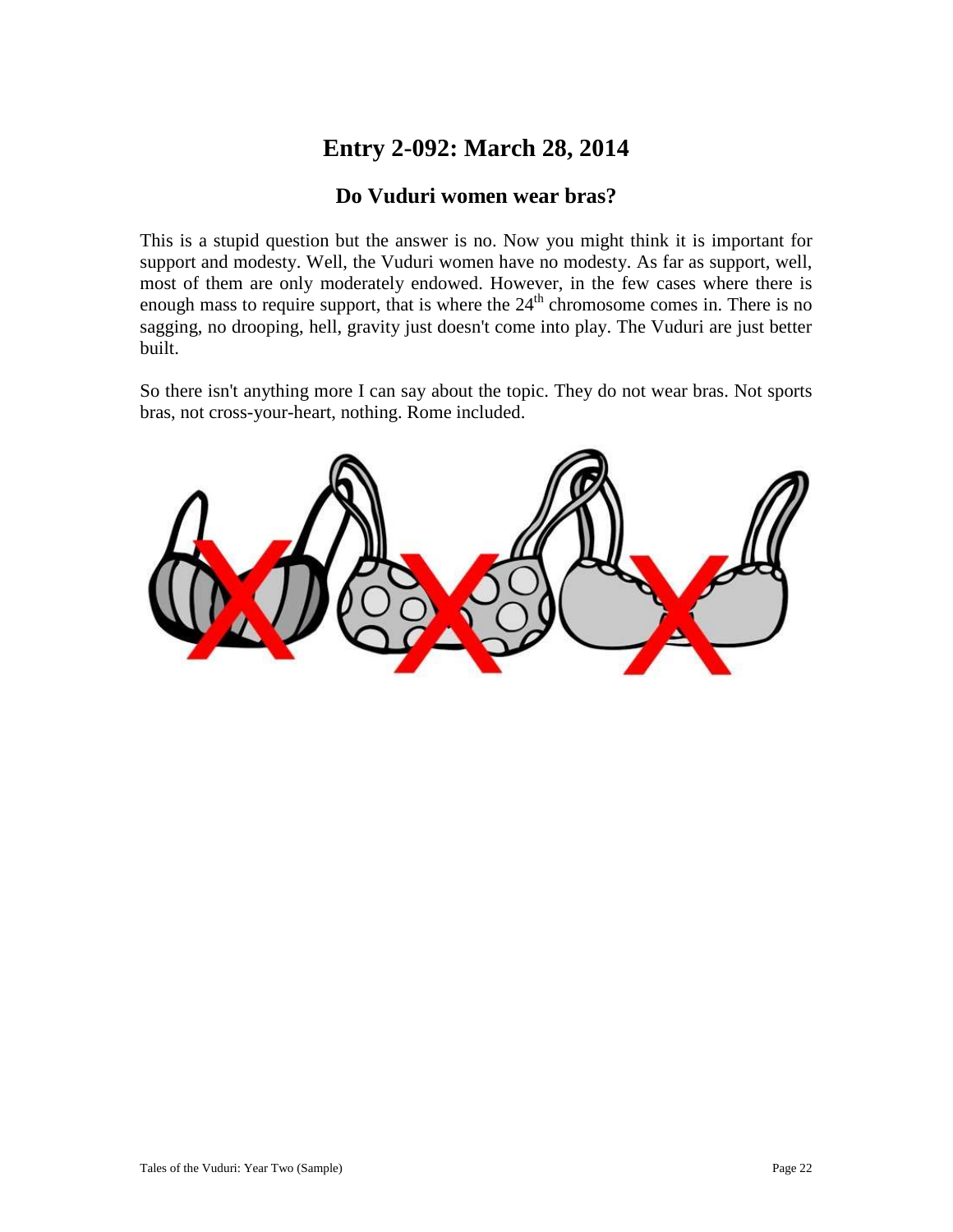# **Entry 2-095: March 31, 2014**

### **How big is space?**

The entire culture, physics and politics of *Rome's Revolution* depends upon the characters being able to travel between the stars. But really, is that practical?

I had postulated that the Grey Drive could accelerate a ship up to 5% of the speed of light. Even at that speed, it was estimated that it would take 250 years, a quarter of a millennium, to get to Tau Ceti. What about real life?

The fastest object to ever leave our Solar System, to date, is Voyager 1, currently clocked as traveling at 17 km/sec. Compare that to the speed of light which is 299,792 km/sec. The Voyager 1 space probe is traveling at .005% of the speed of light. At that rate, it will reach the edge of the Oort Cloud, generally considered to be the edge of the Solar System, in 40,000 years. Even if it were pointed directly at Proxima Centauri, the closest known star, it would still take yet another 40,000 to reach that star system.



There ain't nobody who is going to hang around for 80,000 years to see if Voyager reached the next star system over. If you thought that Voyager 2 would go farther and faster than Voyager 1, forget it. Voyager 2 is only traveling at 16 km/sec. There was a time when Voyager 2 was farther away since it was launched August 20, 1977. Voyager 1 was launched a few weeks later on September 5, 1977. It has a higher net speed so once Voyager 1 pulled ahead, it pulled ahead for good.

Here's the bottom line: if we are going to travel to the stars, we are going to have find a better, faster way. The PPT star drive which goes around space, rather than through it, seems like the only reasonable way to proceed. Well, until we get the Null Fold X-drive which has *no upper speed limit*!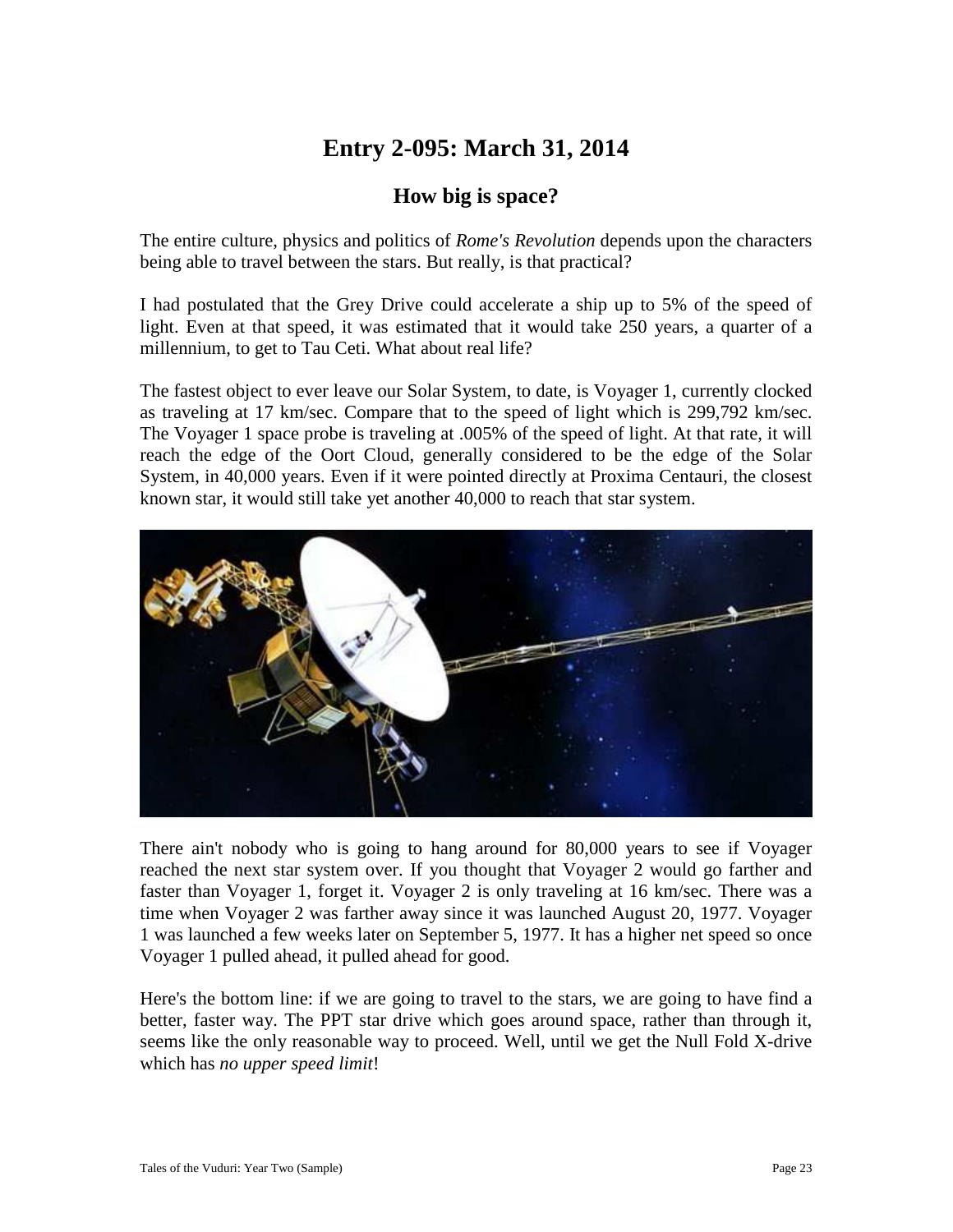# **Entry 2-109: April 14, 2014**

### **Suspension of disbelief**

All of science fiction, not just the *Rome's Revolution* series, requires a certain suspension of disbelief. I mean my whole trilogy takes place in the 35<sup>th</sup> century, for gosh sake. I find it funny when people select one part of a work which is inherently implausible and say I couldn't buy this one part.

Take a look at this photograph by Laura Williams:



Pretty cool, huh? Remind you of anything? How about Rei's invisible chest because he was using the PPT vest during the first half of *Rome's Evolution*.

On its surface, you can buy that MINIMCOM invented a miniature, portable selfsustaining PPT tunnel that protected Rei's back (and later his chest). But he couldn't walk around like the woman in the picture. So I had MINIMCOM invent a tailored shirt with an electrostatic charge that kept it inflated in a shape that made Rei look normal. Of course if you pushed on the shirt, it would collapse in and your hand would come out the other side.

And the electrostatic charge part is the one section that doesn't seem to be possible? Huh?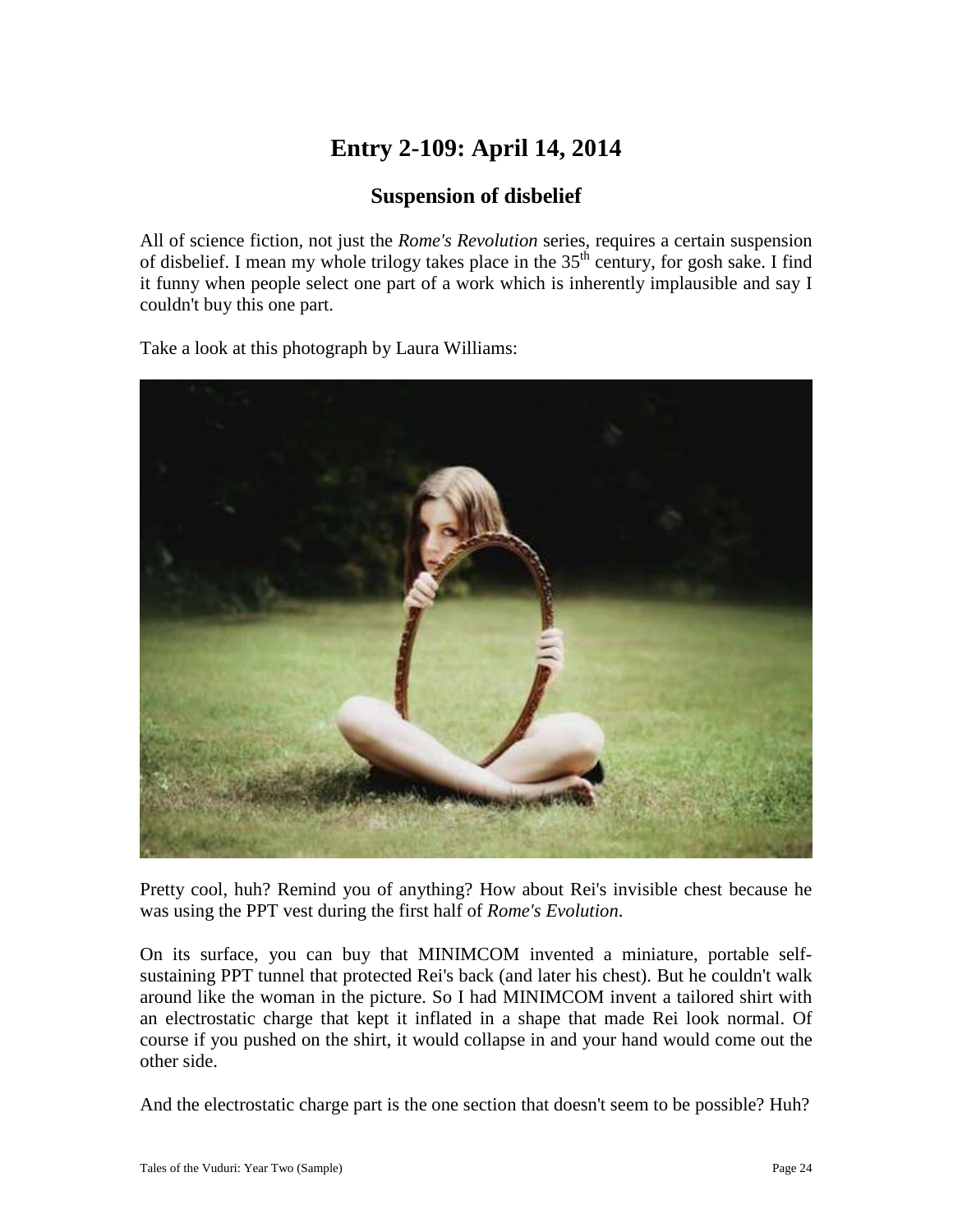### **Entry 2-110: April 15, 2014**

#### *The Milk Run* **has begun!**

I know I have been promising you *The Milk Run* starring Aason and Lupe Bierak for a long time. Well, I'm pleased to announce that finally it has begun. I have completed a draft of the first chapter which sets up the protagonists, the conflict, in fact, the entire plot. Just to prove I am not making this up, here are the first three paragraphs.

"AASON!" Lupe shrieked, her voice warbling in terror. The teenage girl's bloodcurdling scream shattered the peaceful calm of the starship cabin which moments before had been filled by the gentle shushing sound of the Null Fold star-drive.

21-year-old Aason Bierak was caught by surprise. He had been staring straight ahead, lost in the mesmerizing blackness of null-fold space just beyond the cockpit's windshield. It was a trap and Aason knew it but it was one in which he allowed himself a few minutes of entanglement. With a titanic effort, Aason tore his eyes away from the lush void to face his sister. He was horrified to see a waving set of translucent tentacles had emerged from nowhere, enveloping Lupe, constricting her in their grasp.

"What!?" Aason gurgled. He clawed at the clasp of his X-harness, snapping it open. He flipped off the straps, extending his frame. Even as he jumped out of the pilot's chair, the crystal-like extensions of light were dragging his younger sister into a not-hole. There was no other way to describe it. Her whole body was distorted and it looked like she was being sucked into a vacuum hose. Aason leaped toward her, arms outstretched, but he was only able to brush his hand across one of her fingertips just as she disappeared into nothingness.

Exciting, huh? I am relieved to finally get going on this thing! I currently have it scheduled at 35 chapters and about 110,000 words. There will be one flashback in the story to help with a critical plot point and my first ever "flash-sideways" to show what is going on in another part of the universe that will dovetail with the main plot.

Stay tuned!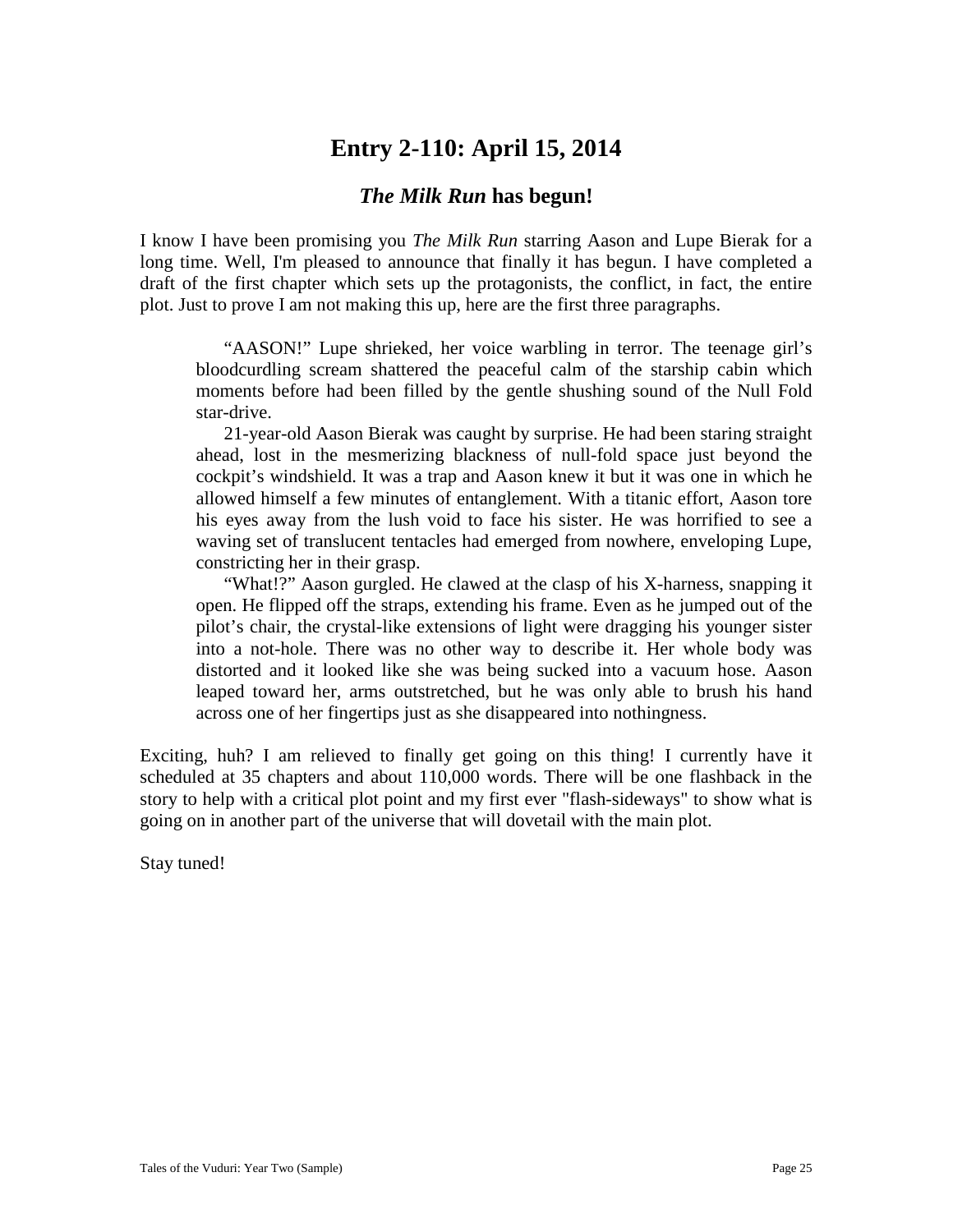# **Entry 2-151: May 26, 2014**

### **Depleted uranium bullets**

I watch plenty of police and action shows and occasionally they refer to high-tech depleted uranium bullets. I guess I always thought of them as causing mini-atomic explosions and that's what made them so powerful.



Well, I was wrong. Turns out, people have been making bullets out of lead for many years because lead is a very dense material and had the best chance of penetrating whatever it is that you are shooting at.

Naturally occurring uranium comes in two flavors called isotopes. U-235 is what is used to make atomic bombs. U-238, the other isotope, is far less active. If you take all the U-235 out of uranium (thus depleting it), all you are left with is U-238 which is twice as dense a lead.

So when you need maximum penetrating power, the denser the material, the deeper the hole. Depleted uranium shells are sometimes called tank-busters because they can penetrate a tank's armor. Depleted uranium bullets look very similar to ordinary lead bullets: